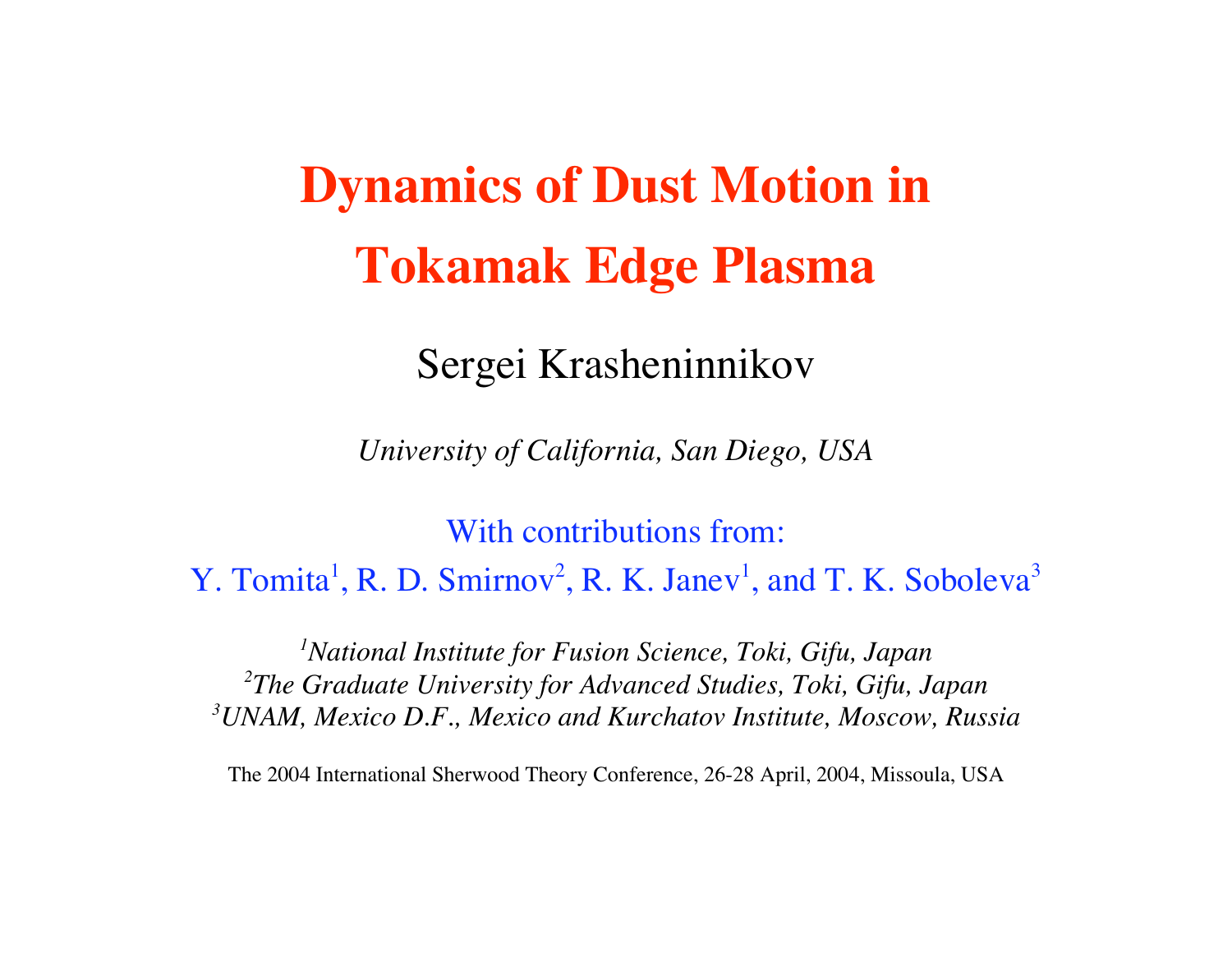# **I. Introduction**

• Significant amount of dust particles is observed in the chambers of fusion devices



 $0.1$  mm

 $1 \mu m$ 

200 nm

(Winter, Plasma Phys. Contr. Fusion, 1998)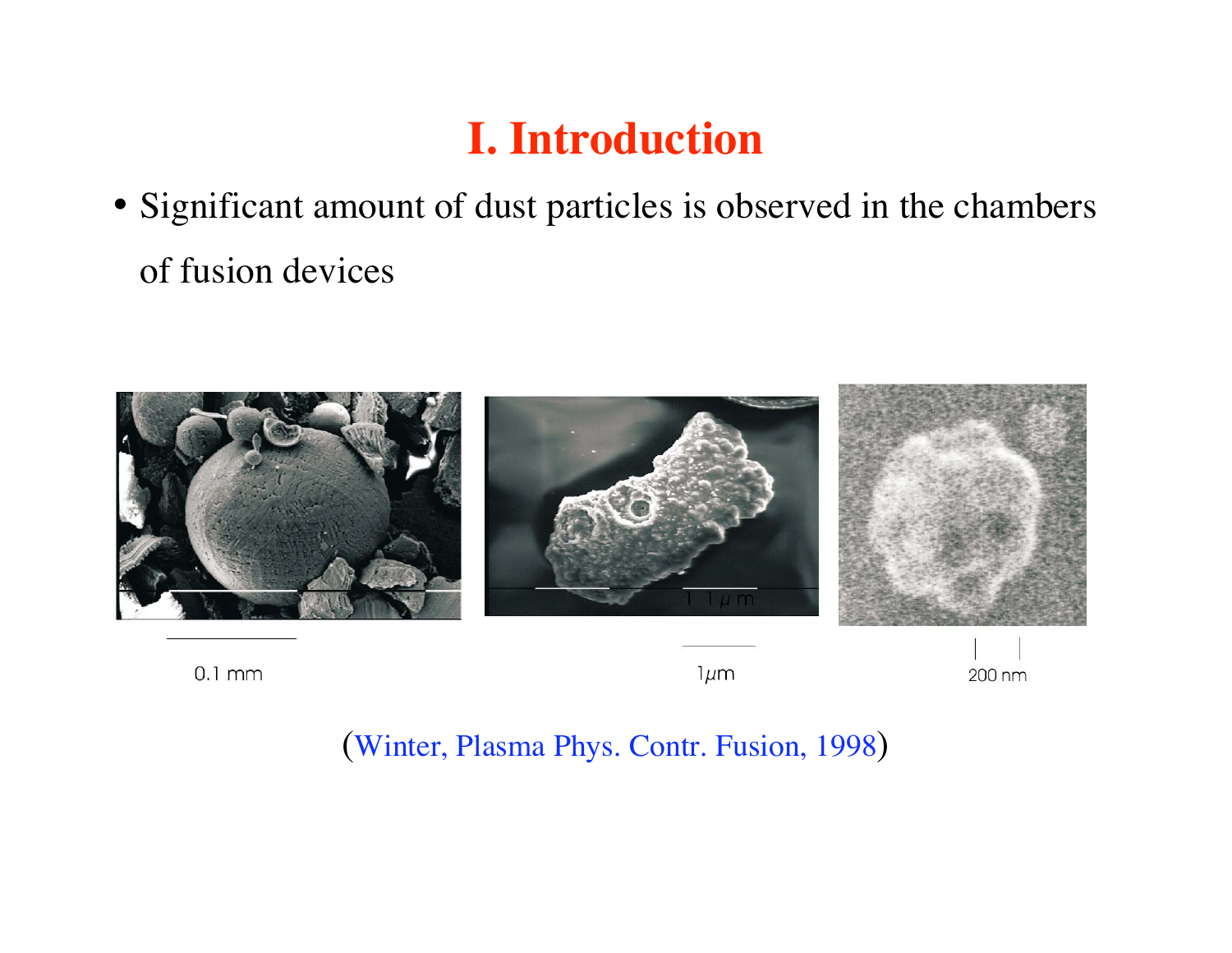

Carbon, steel and titanium particle collected from the LHD coil armor (Sharpe et al., J. Nucl. Mater, 2003 )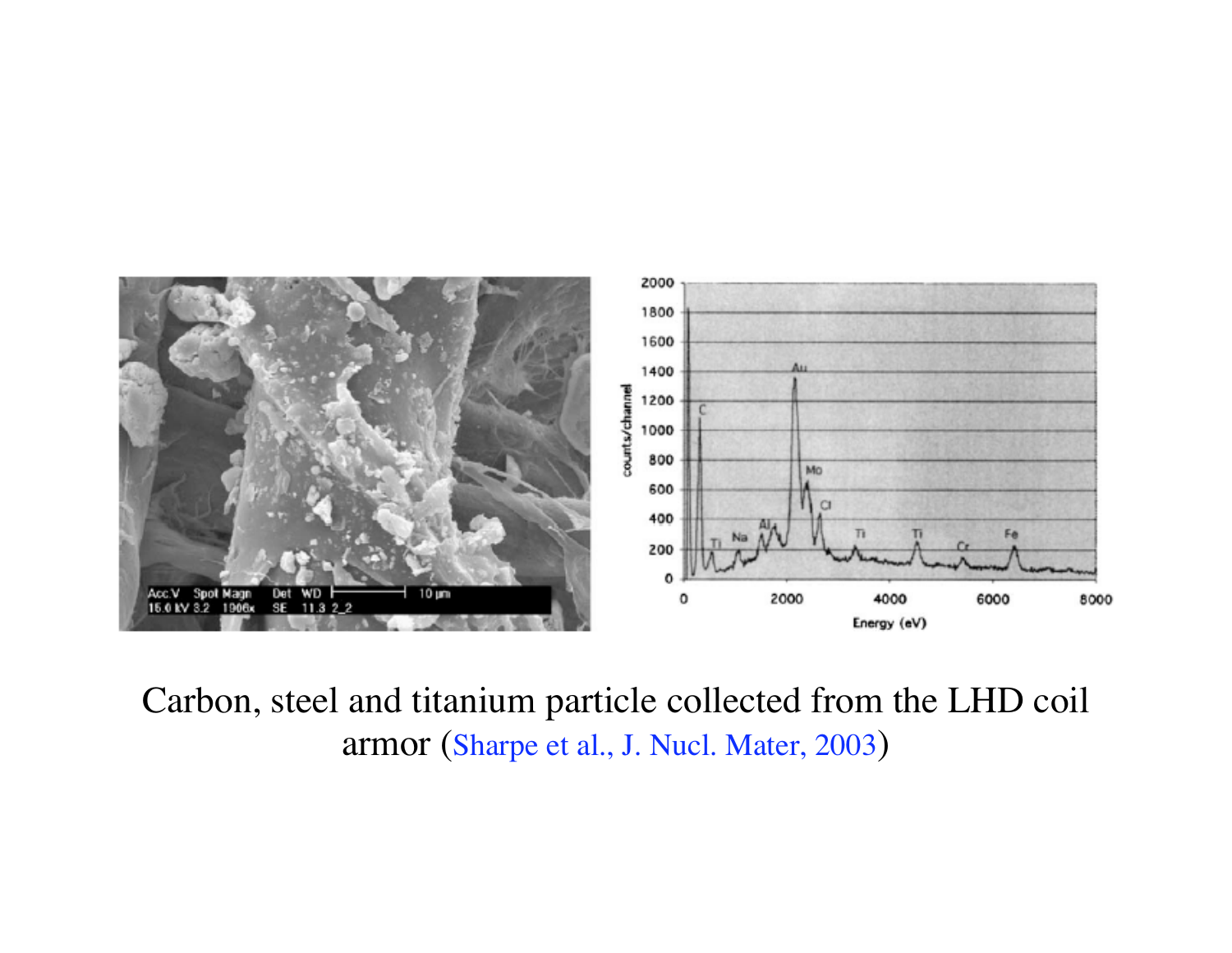

(a) lower

(b) middle

(c) upper

Dust particles collected from (a) lower, (b) middle, and (c) upper regions of Asdex-U (Sharpe et al., J. Nucl. Mater, 2003 )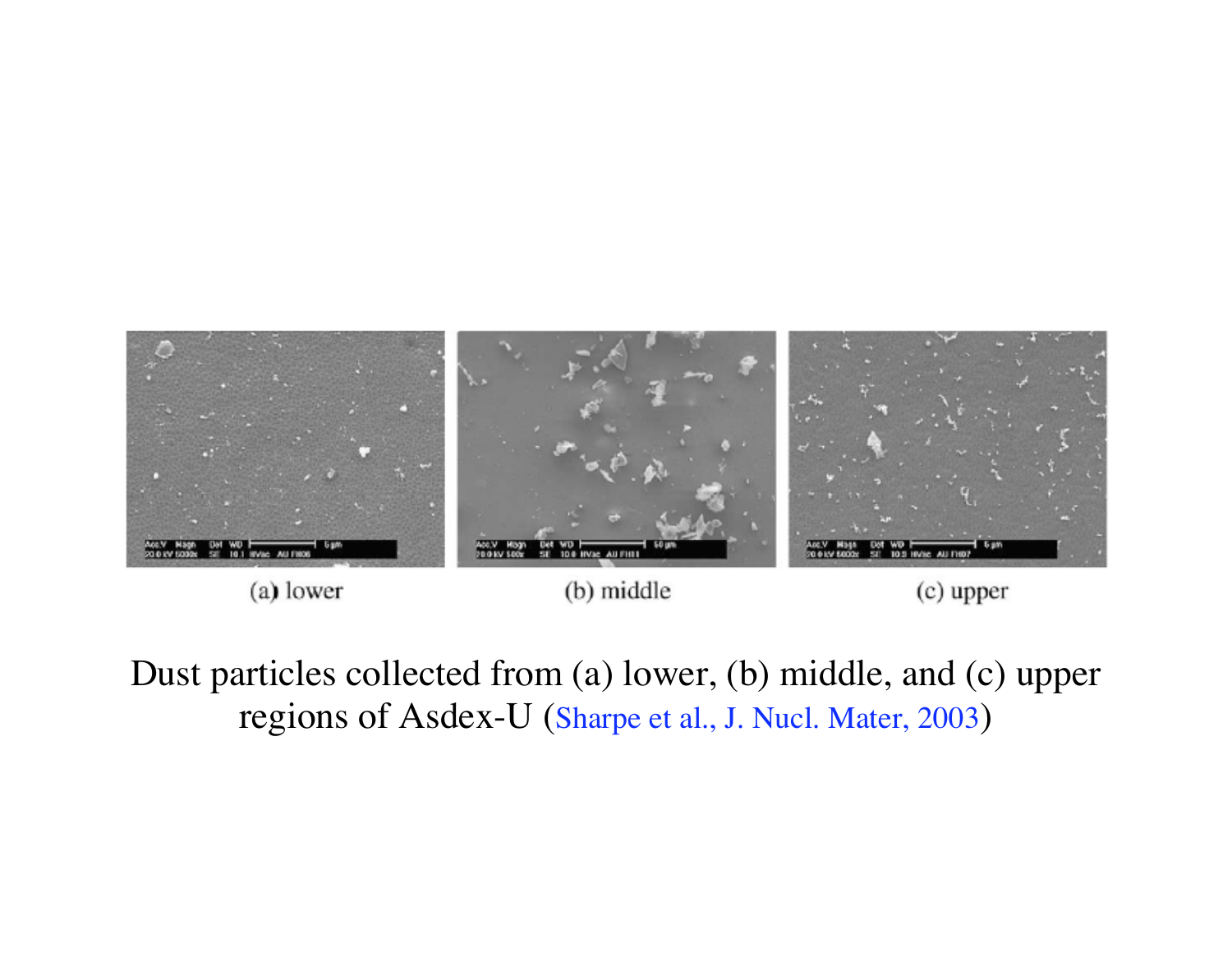- In JIPPT-IIU dust particles were detected by large signal in Thomson scattering diagnostics
- In most cases they were observed after disruption and in a few cases during standard discharges (Narihara et al., Nuclear

Fusion, 1997 )

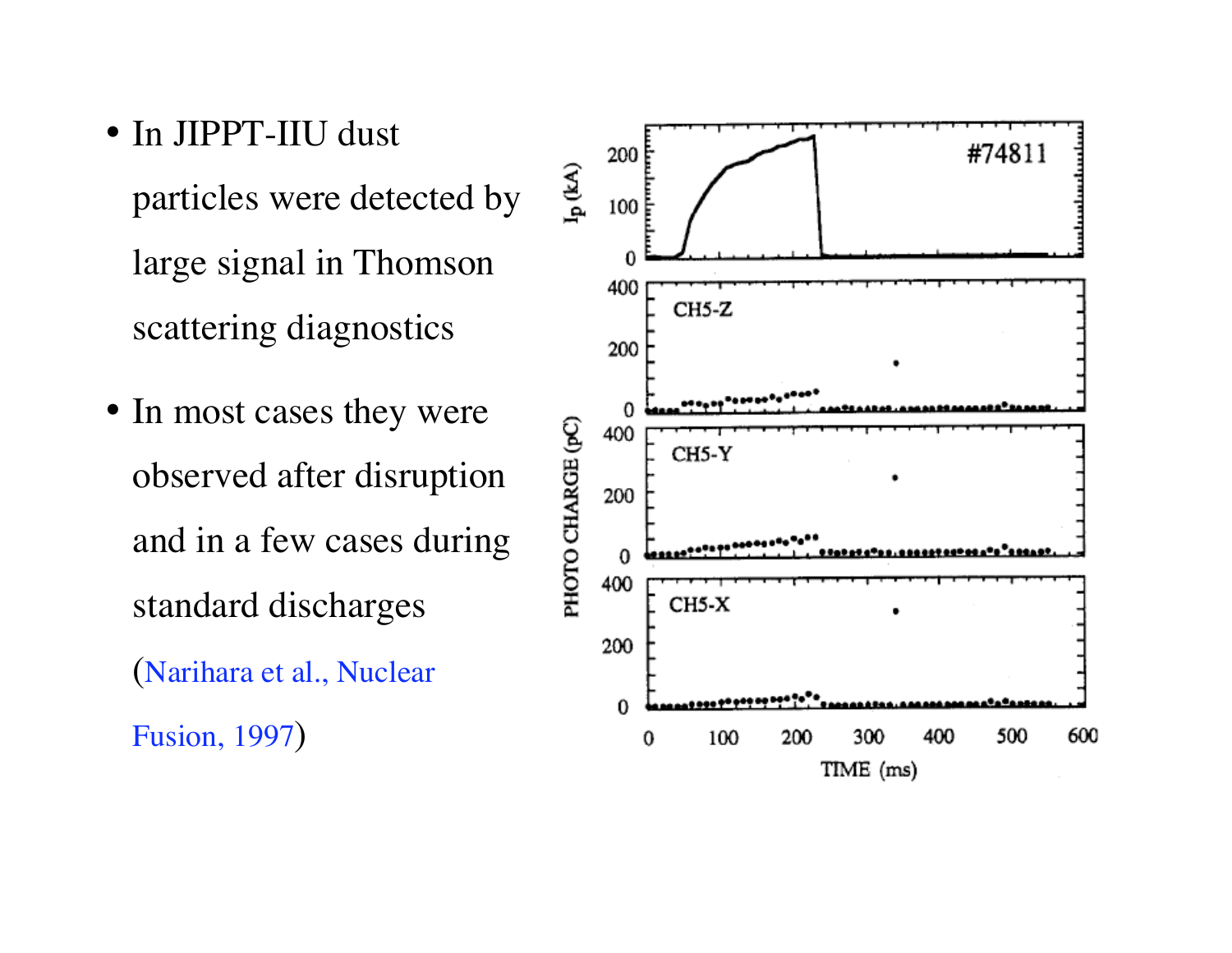- However,  $(\sim 2 \mu m)$  carbon dust particles, deliberately injected into JIPPT-IIU, have been detected only at low plasma density
- "*We speculate that the dust particles spread to a much more extended region than expected* …" (Narihara et al., Nuclear Fusion, 1997 )

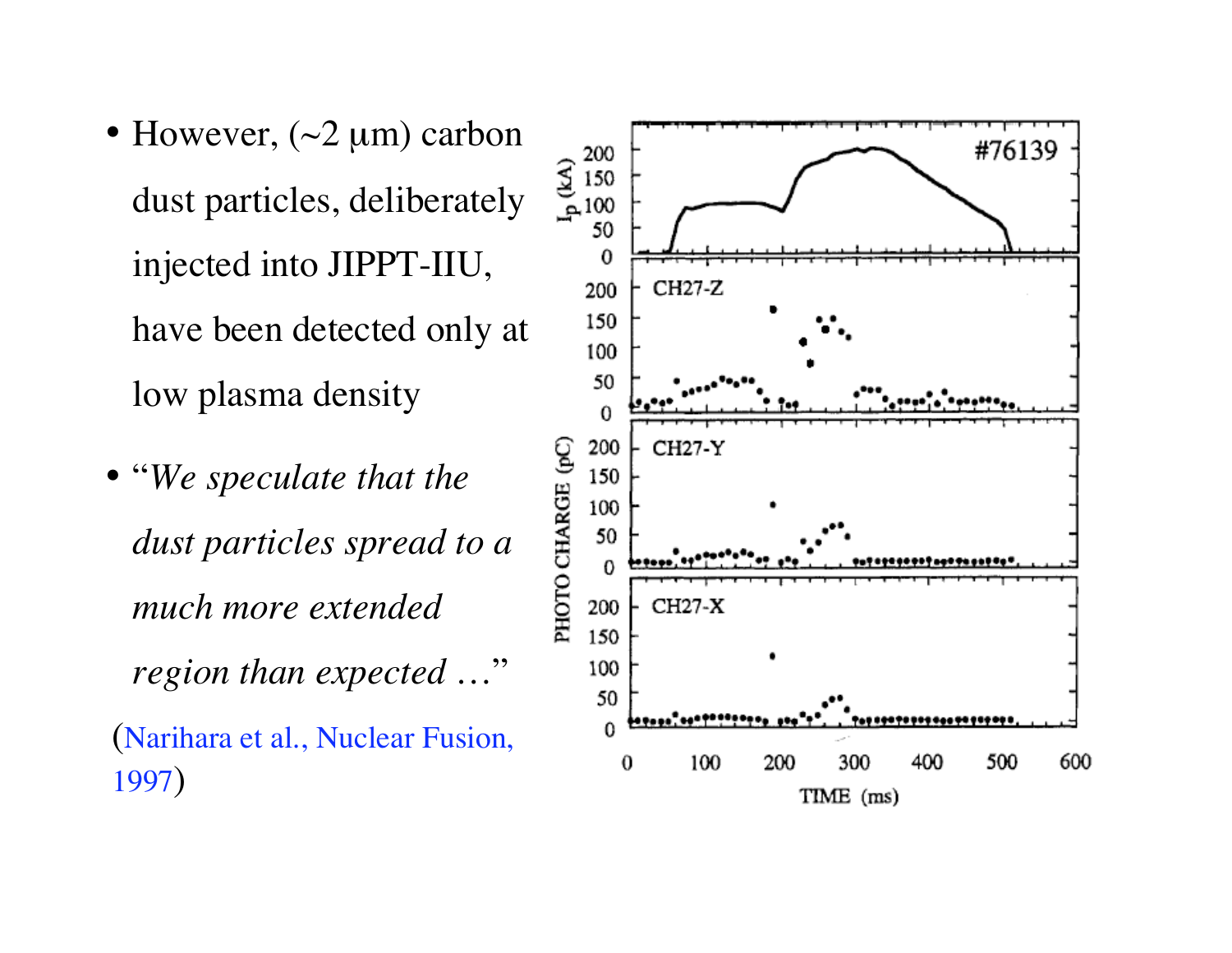- So far an impact of dust on the performance of existing fusion devices is not clear
- If dust does not affect core confinement/contamination, an impact of dust on current experiments can be ignored
- But, in burning plasma experiments an existence of significant amount of dust particles poses additional threat:
	- dust can contain toxic and radioactive materials and retain tritium
- Therefore, physics of dust in fusion devices can and should be studied in current tokamak experiments!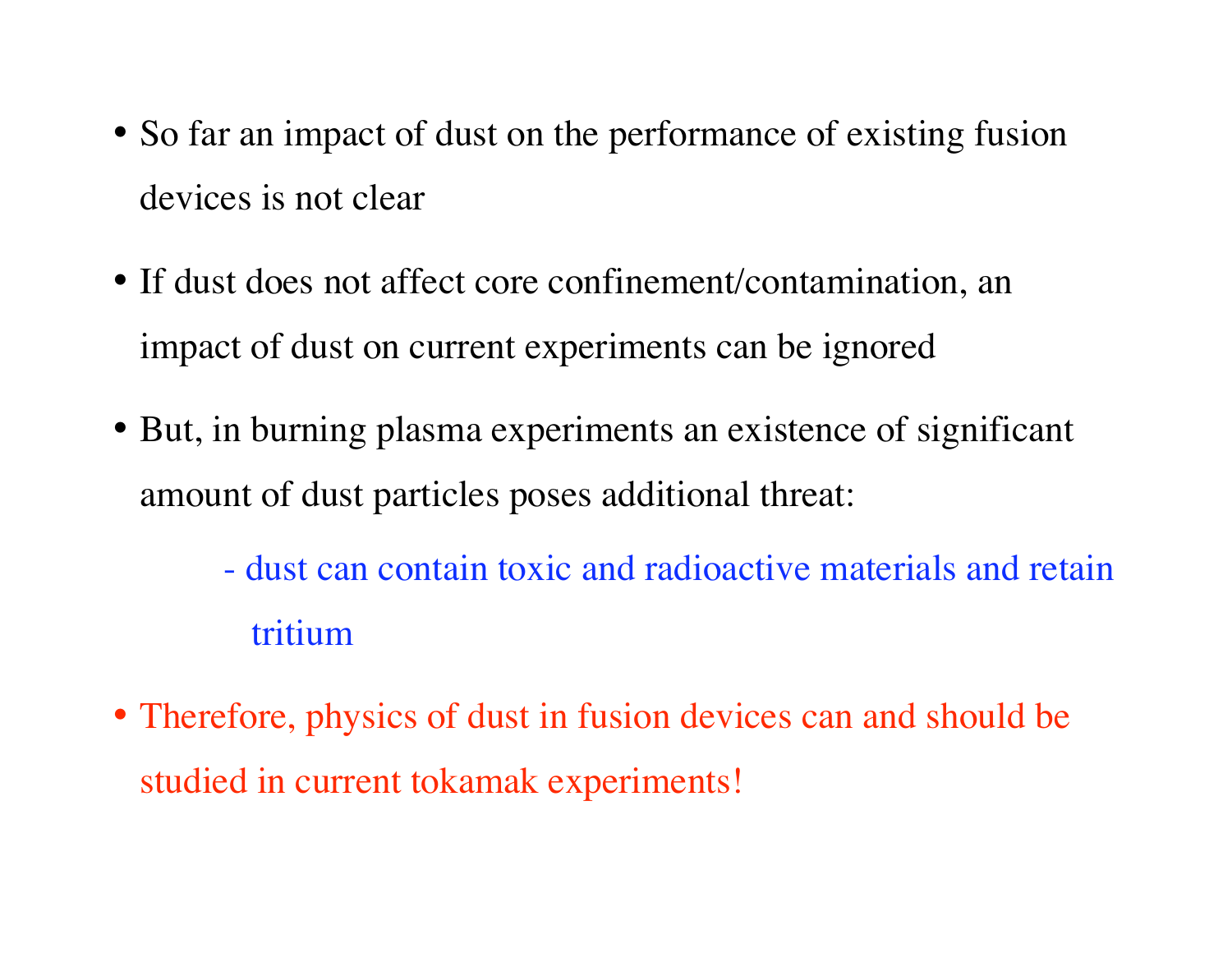### **II. Lifetime of dust in tokamak plasma**

# **Can dust particle survive in fusion plasma?**

- Consider power and mass balance of carbon dust particles accounting for BB radiation, evaporation, RES, and physical and chemical sputtering
- To simplify our estimates we assume that  $T_i \approx T_e = T \sim 10 \text{ eV}$  and plasma density is about  $3 \times 10^{13}$  cm −  $^3$ . Such parameters are rather typical for tokamak divertor plasma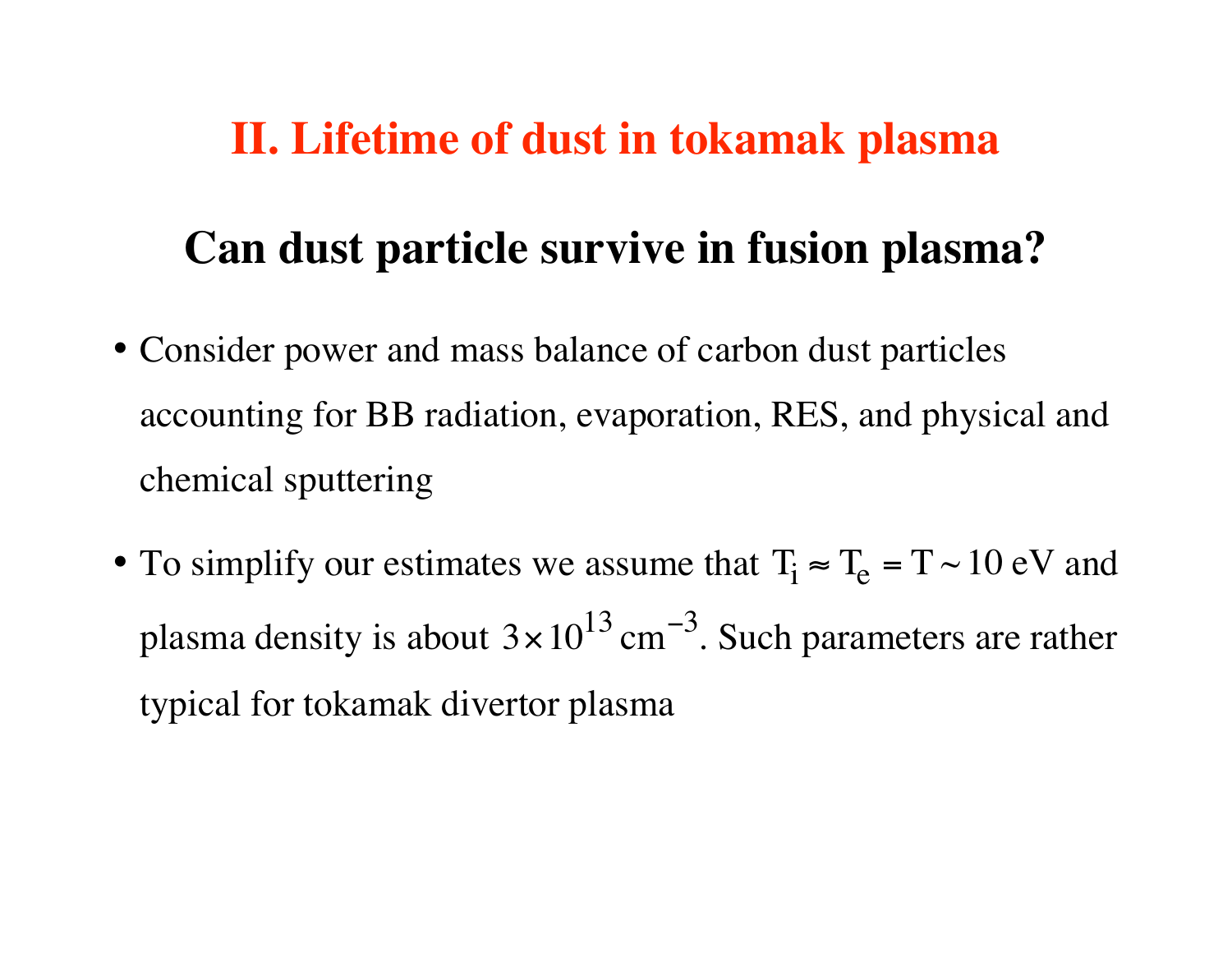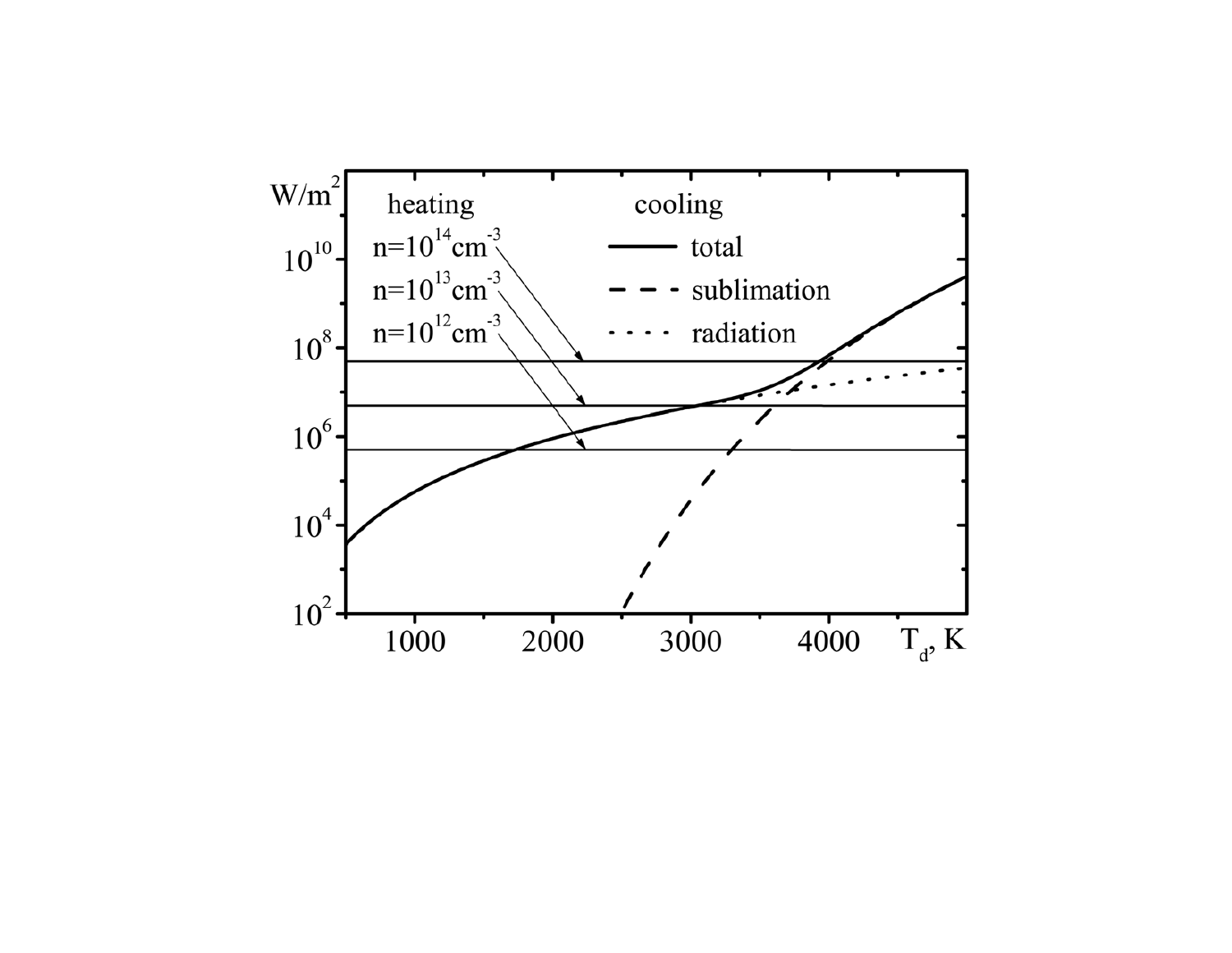

• In fusion edge plasmas dust particle of ~1 µm scale can live long enough (> 0.01 s). Therefore, dynamics of dust is important!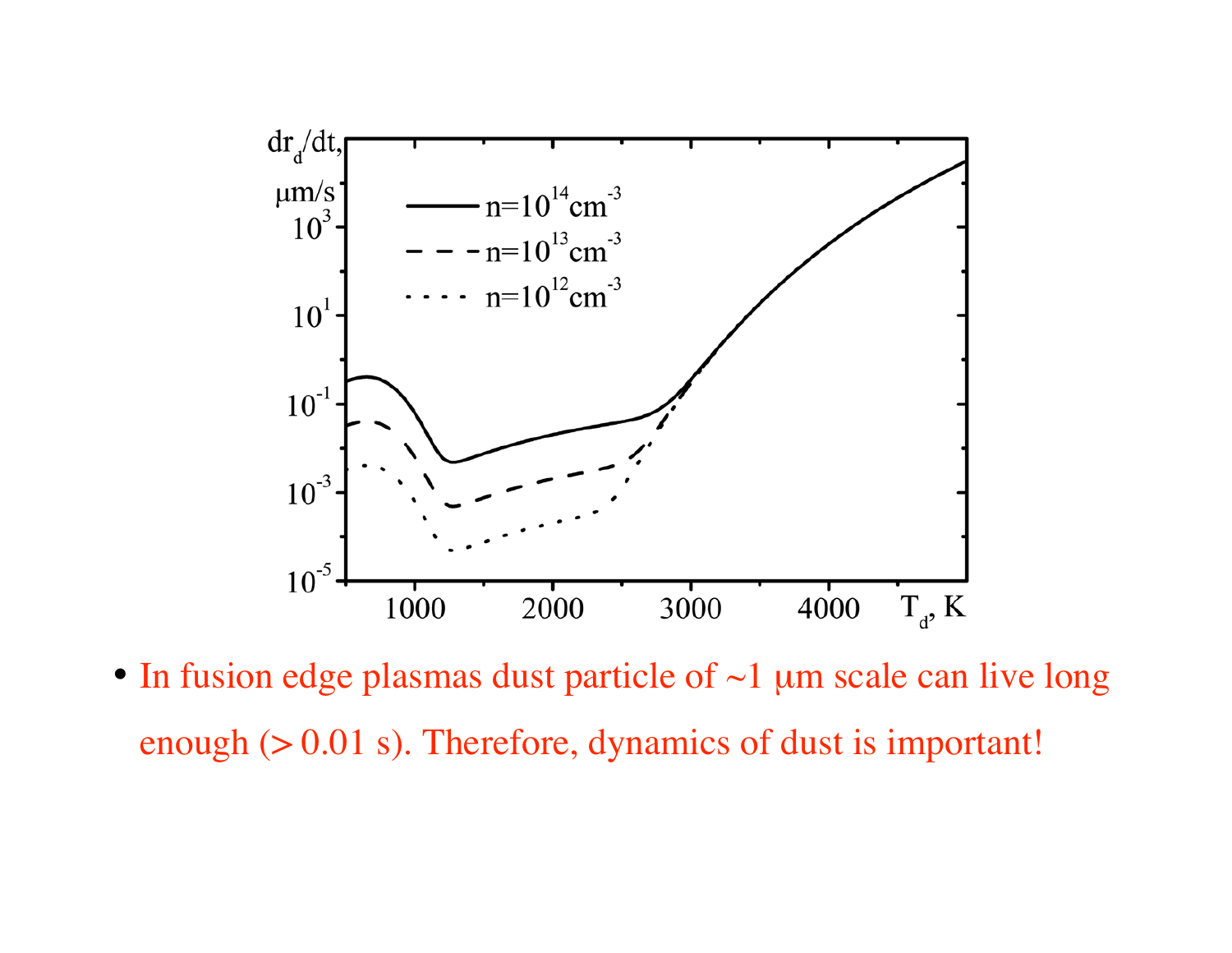### **III. Dust in magnetized sheath**

- Dust charge  $Z_d$  is determined by the ambipolarity of plasma flux e 2  $Z_d / r_d = \Lambda T$ , where  $\Lambda \sim 3$ • The forces acting on dust particle  $\rm M_d$  $\rm dV_{d}$ dt = **F**  $\mathbf{F}_{\rm E} = -eZ_{\rm d}\mathbf{E}$  (electric),  $\mathbf{F}_{\rm fric} = \varsigma_{\rm F} \pi r_{\rm d}^2$ 2  $M_i n V_i (V_p - V_d)$ − V<sub>d</sub>) (friction),  $F_{\text{roc}} = \zeta_{\text{roc}} M_{\text{v}} V_{\text{v}} F_{\text{v}}$  (rocket),  $F_{\text{g}} = M_{\text{d}} g$  (gravity),  $\mathbf{F}_\mathrm{M}$  =  $-\pi \mathrm{r}_{\mathrm{d}}$ 3  $\epsilon_{\mathrm{M}}$  $\text{B}_{\rm sat} \text{B}_{\rm tor}$  $4\pi \mathrm{R}$ **R** R (magnetic )
- Electric and friction forces dominate in tokamak edge plasmas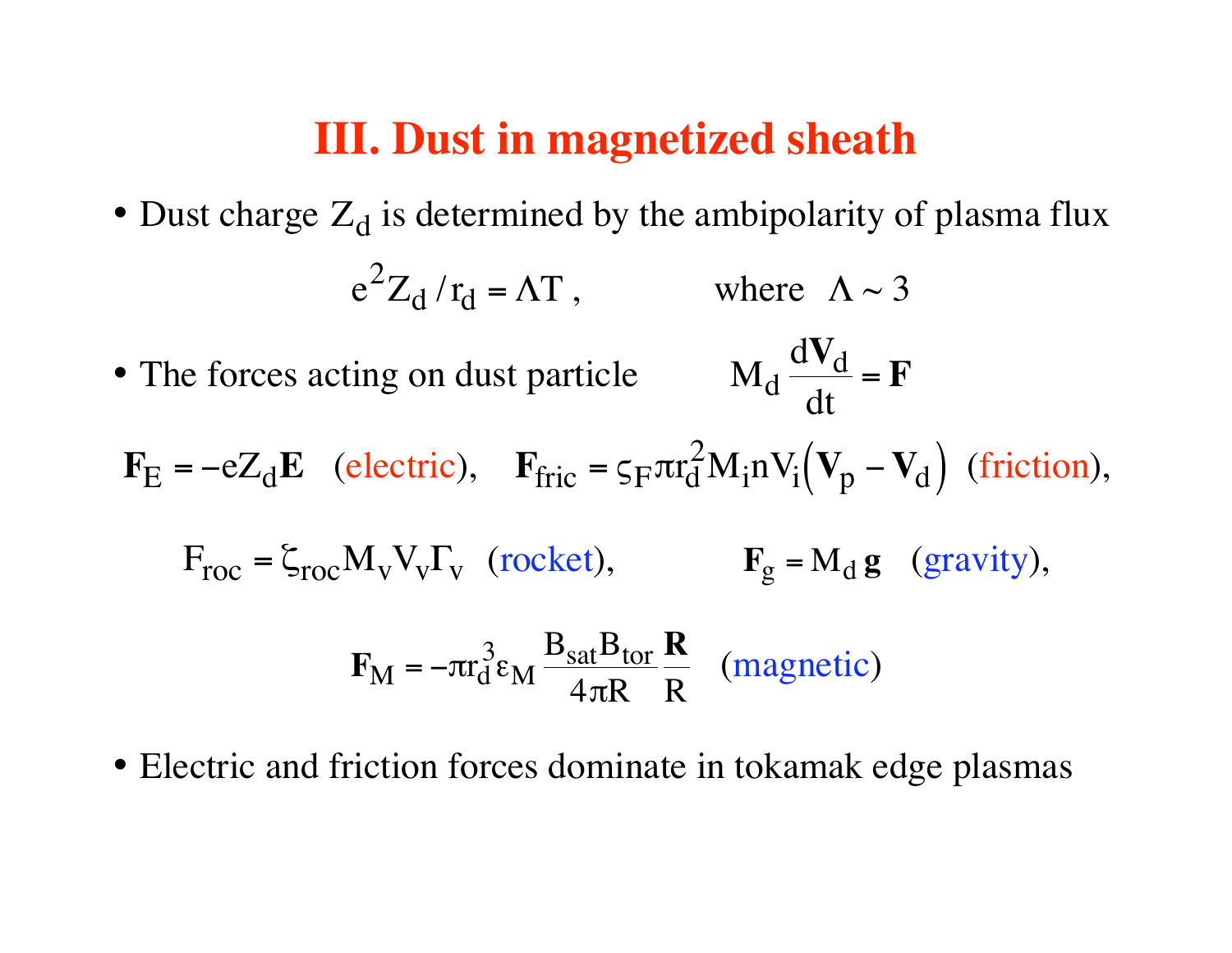• In fusion devices dust is formed at the wall, therefore forces in near wall region (sheath) determine dust dynamics



- In the sheath region friction is large  $F_{\text{fric}}^{(z)}$ ≈  $\rm F^{(x)}_{fric}$  $\approx$   $F_{\rm sh}$  =  $\varsigma$ <sub>F</sub> $\pi r_{\rm d}^2$ nT
- However,  $F_{\text{fric}}^{(x)}$  is reduced outside sheath ( $y \lessdot \rho_i \sim 10^{-1}$  $^{2}$  cm), while  $F_{\text{fric}}^{(z)}$  stays large in entire recycling region (y  $\approx \ell_{\text{ion}} \sim 1 \text{ cm}$ )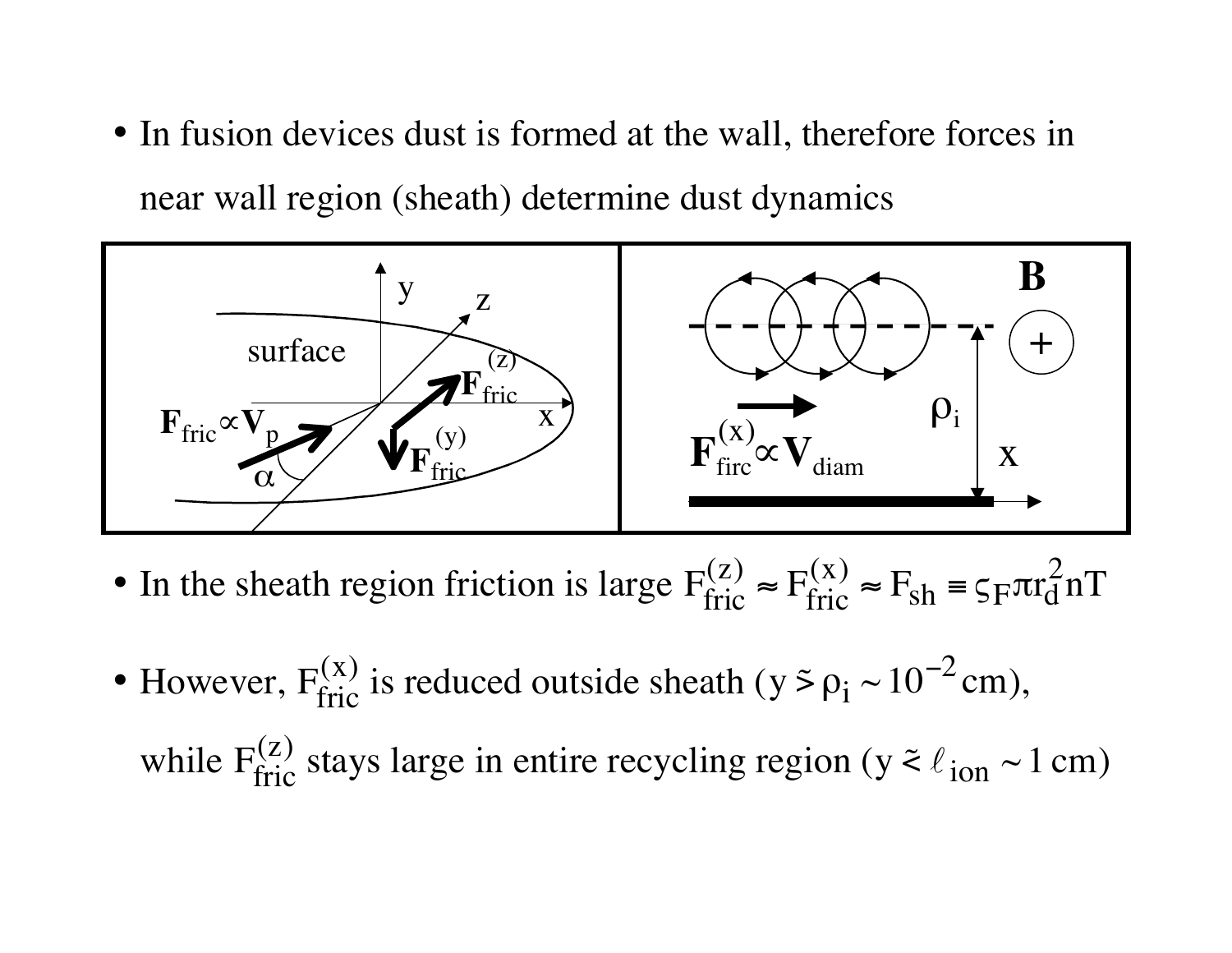• Dust motion in direction  $\perp$  to the surface is described by potential

$$
U_{d}(y) = \n\begin{array}{c}\nU_{d}(y) = \\
-\alpha \zeta_{F} n_{sh} \text{Tr}^{2} y + \Lambda \frac{r_{d} T}{e} \varphi(y)\n\end{array}\n\qquad\n\begin{array}{c}\nF_{E} \longrightarrow U_{d}(y) \\
\frac{y_{min}}{g} \longrightarrow y \\
\frac{y_{min}}{g} \longrightarrow y\n\end{array}
$$

• Small oscillations of dust particle in the vicinity of  $y_{\text{min}}$  can be described by the following equation

$$
\frac{d^2 y_d}{dt^2} = -\Omega_d^2 (y_d - y_{min}) - v_V \frac{dy_d}{dt}, \qquad \Omega_d^2 = \frac{1}{M_d} \frac{d^2 U_d}{dy^2}\Big|_{y = y_{min}},
$$
  

$$
v_V = \varsigma_F M_i n_{sh} V_i \pi r_d^2, \qquad \Omega_d \sim 10^4 \text{ s}^{-1} >> v_V \sim 1 \text{ s}^{-1}
$$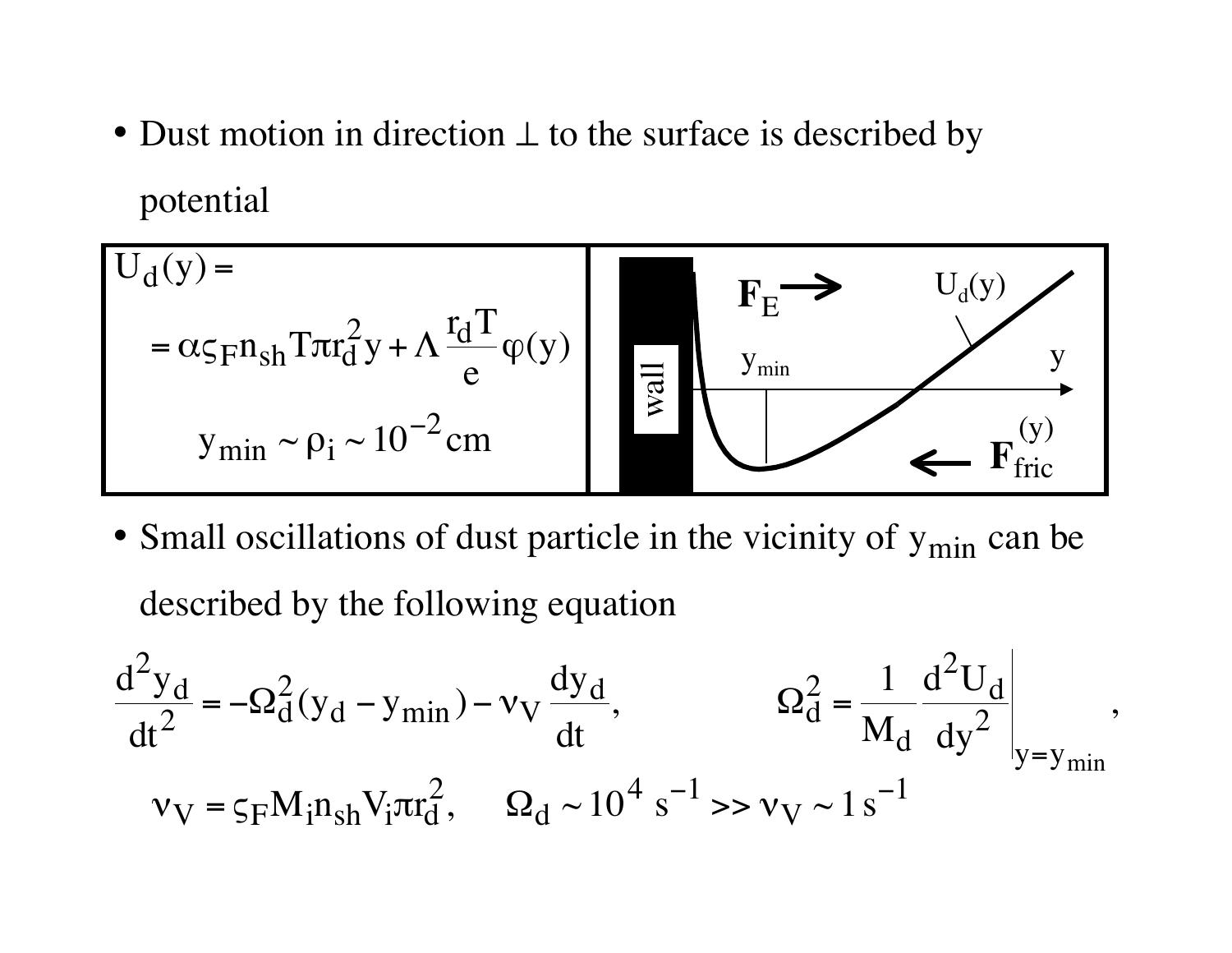- Both z- component (flow along **B** field) and x- component (diamagnetic and **E**×**B** flows) of friction forces are unbalanced
- •• As a result, in  $\sim 10^{-3}$  s (or after being dragged along the surface for  $\sim$  1 cm) micron scale dust particle gains speed  $\sim$  3  $\times$  10<sup>3</sup> cm/s
- Therefore, surface imperfections (corners, steps) can cause dust to leave sheath region and "fly" through plasma on large distance

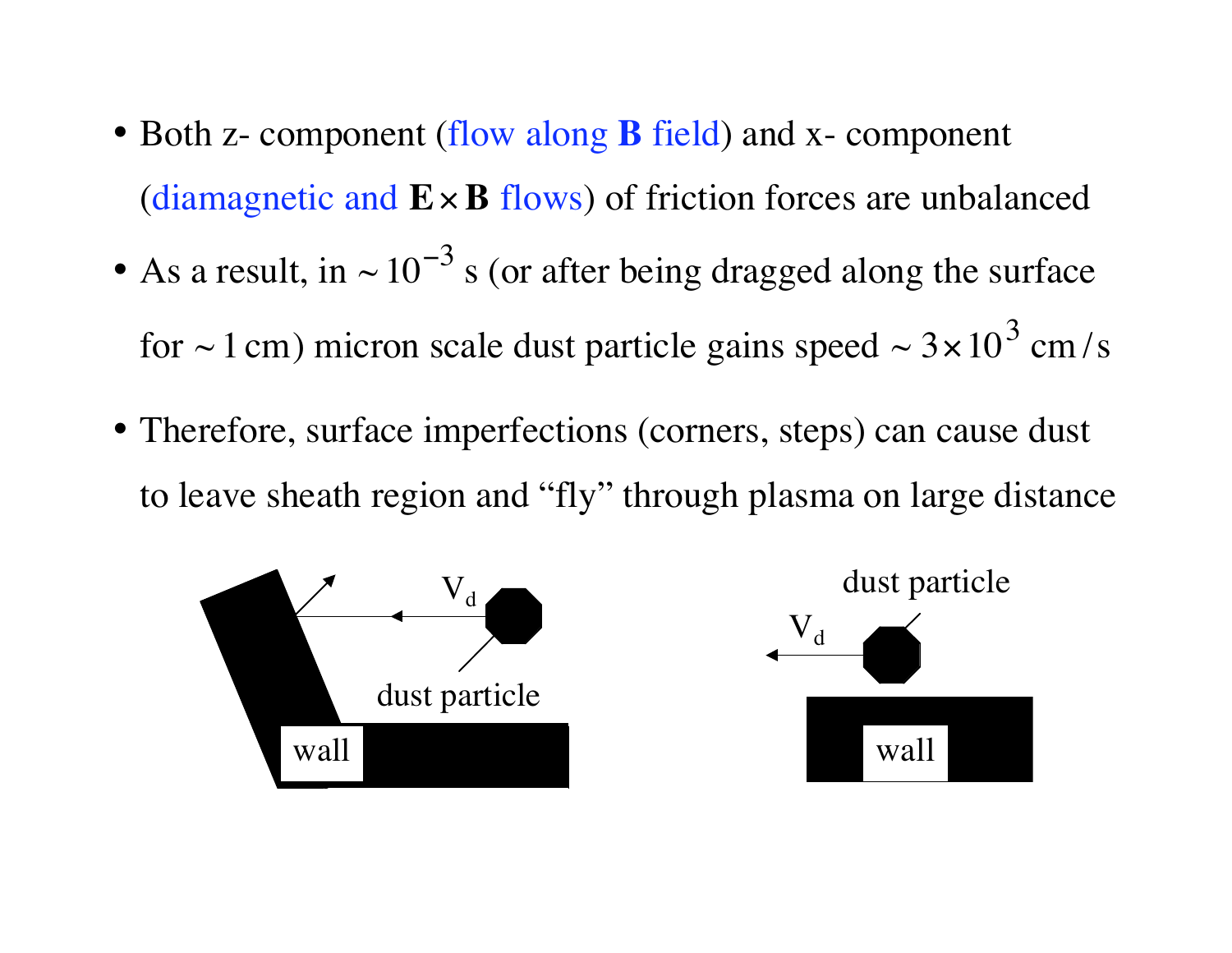## **IV. Impact of surface corrugation and dust flights**

• Even less dramatic surface corrugation can be a reason for dust particle flights

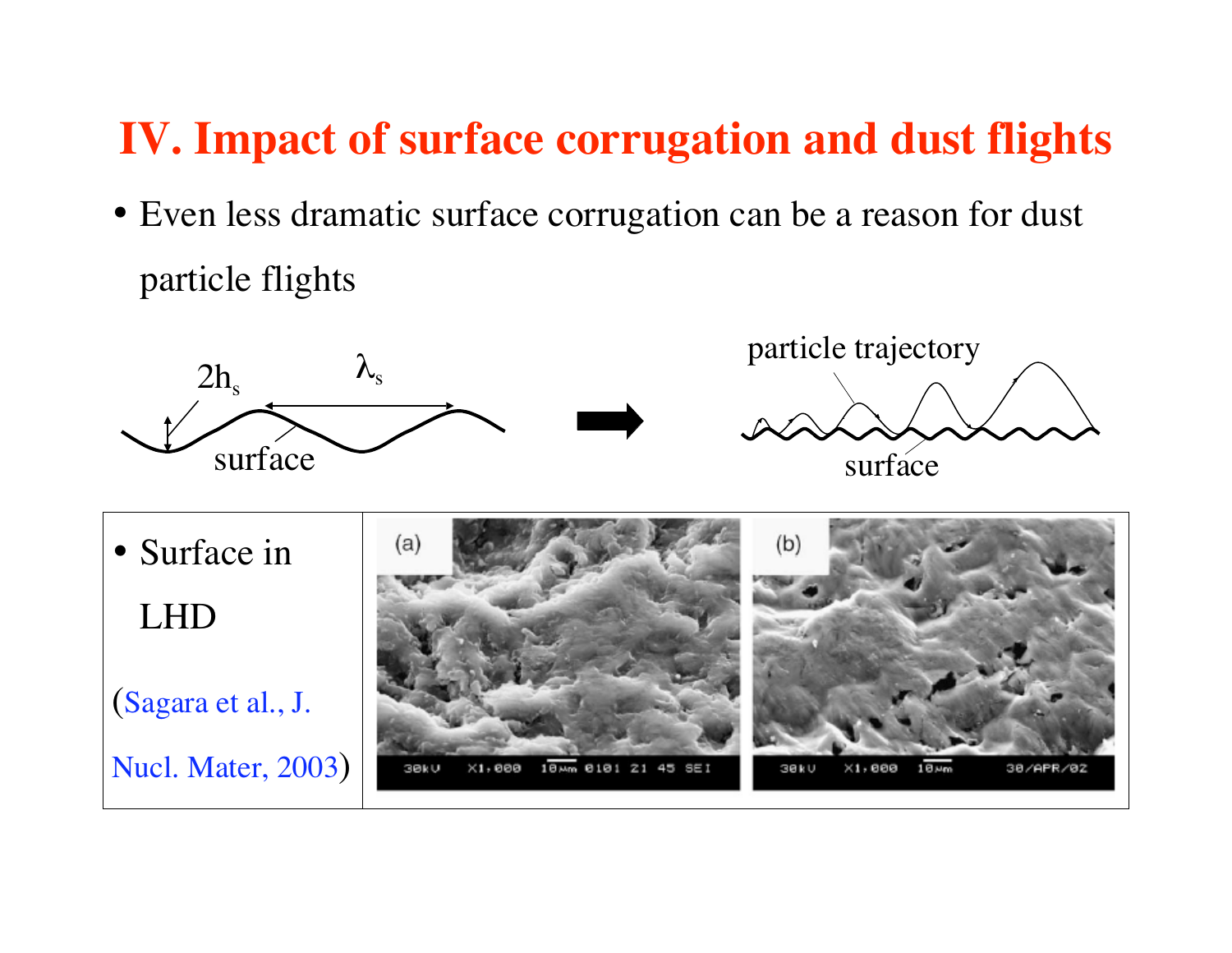#### Small amplitude of surface wave  $h_s < \rho_i$

• Equation of dust particle motion in the sheath region for a slightly corrugated wall

$$
\frac{d^2 y_d}{dt^2} = -\Omega_d^2 (y_d - y_{min}(x)), \qquad y_{min}(x) = \overline{y}_{min} + h_s \sin(k_s x),
$$

$$
\frac{dV_x}{dt} = \frac{F_{fric}^{(x)}}{M_d} \implies V_x = \frac{F_{fric}^{(x)}}{M_d} t
$$

• Resonance  $V_x k_s = \Omega_d$  occurs at  $t_{res} \approx \Omega_d M_d / k_s F_{fric}^{(x)}$  and impact is large when  $S_{res} = t_{res} \Omega_d >> 1$ :  $\delta y_d(t) \approx h_s (\pi S_{res})^{1/2}$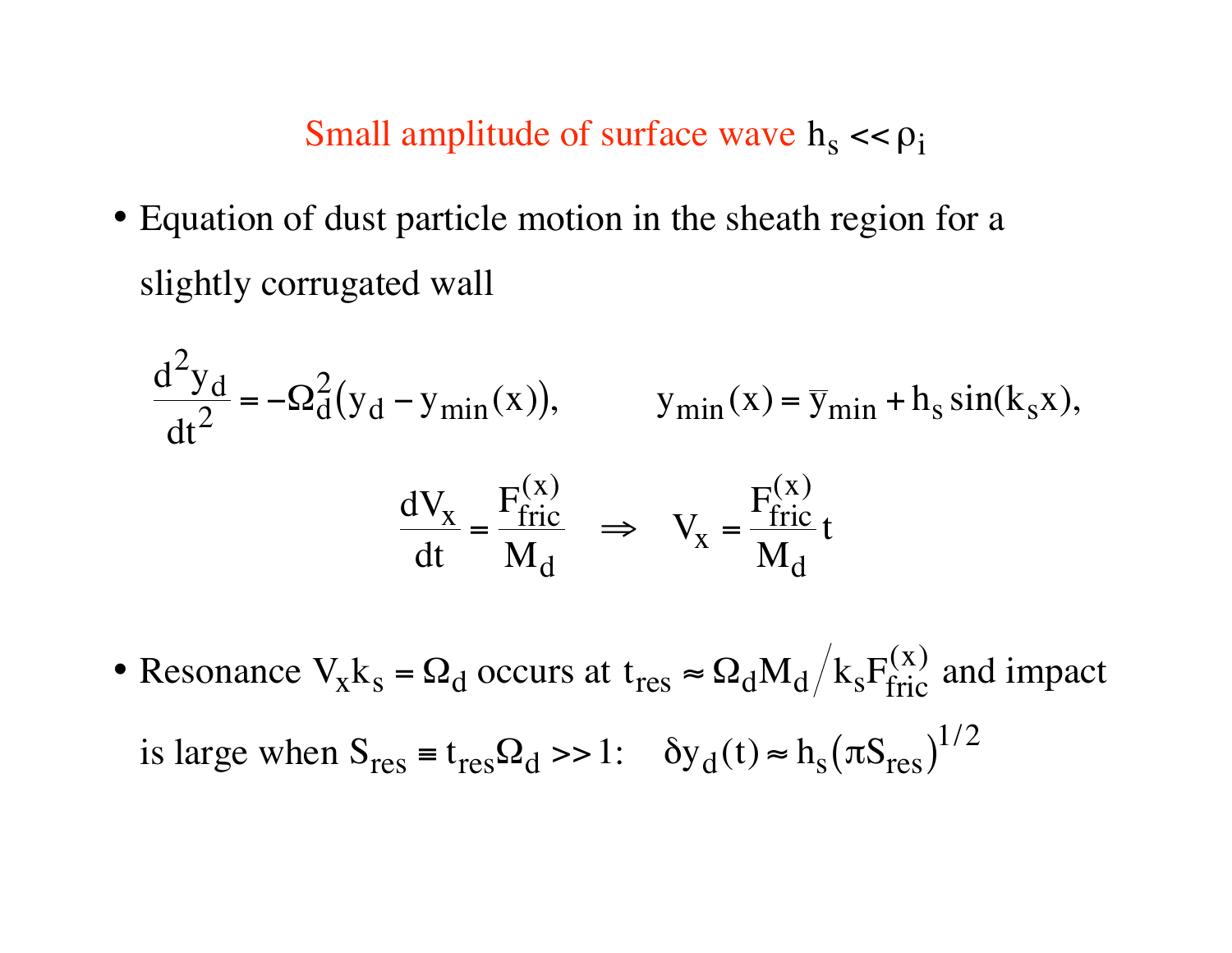#### Large amplitude of surface wave  $h_s > \rho_i$

• In order to overcome the effect of centrifugal force and confine dust particle in within sheath it is necessary to obey

$$
\frac{M_d V_d^2}{R_s} \approx h_s M_d (V_d k_s)^2 \tilde{=} F_{\text{fric}}^{(y)} \approx \rho_i M_d (\Omega_d)^2
$$

where  $R_s \approx 1/h_s k_s^2$  is the effective radius of wall surface curvature

• For  $h_s > \rho_i$  dust particle looses confinement within the sheath before reaching resonance conditions  $V_d k_s = \Omega_d$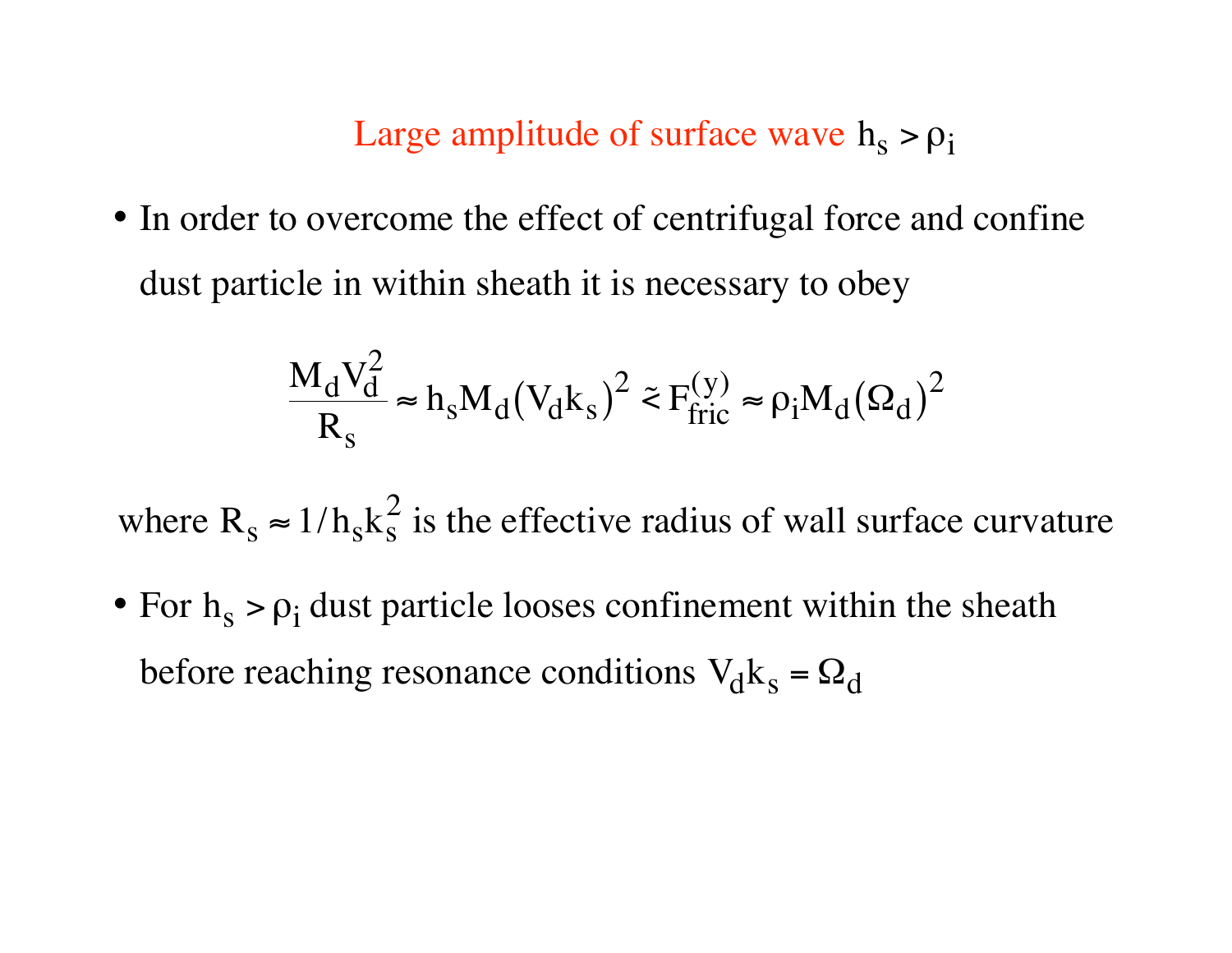#### Numerical modeling

• First we assume that surface is corrugated in x-direction and describe dust particle motion on the (x, y) plane with

$$
M_d \frac{dV_d}{dt} = F, \qquad F = -\nabla \Phi_{\perp} - \nabla \Phi_{\parallel} \times e_z,
$$

where  $\Phi_+(x,y) = \hat{\Phi}_+(y - y_s(x)), \quad \Phi_{\parallel}(x,y) = \hat{\Phi}_{\parallel}(y - y_s(x)),$  and  $y_s(x)$  determines the shape of the surface

•• For the functions  $\hat{\Phi}_{\perp}(y)$  and  $\hat{\Phi}_{\parallel}(y)$  we choose

 $\hat{\Phi}_{\perp}(y) = \alpha F_{sh} \{ y + \rho_i \exp((y_{min} - y)/\rho_i) \}, \hat{\Phi}_{\parallel}(y) = F_{sh} \rho_i \exp(-y/\rho_i)$ 

• We assume particle specula reflection from the surface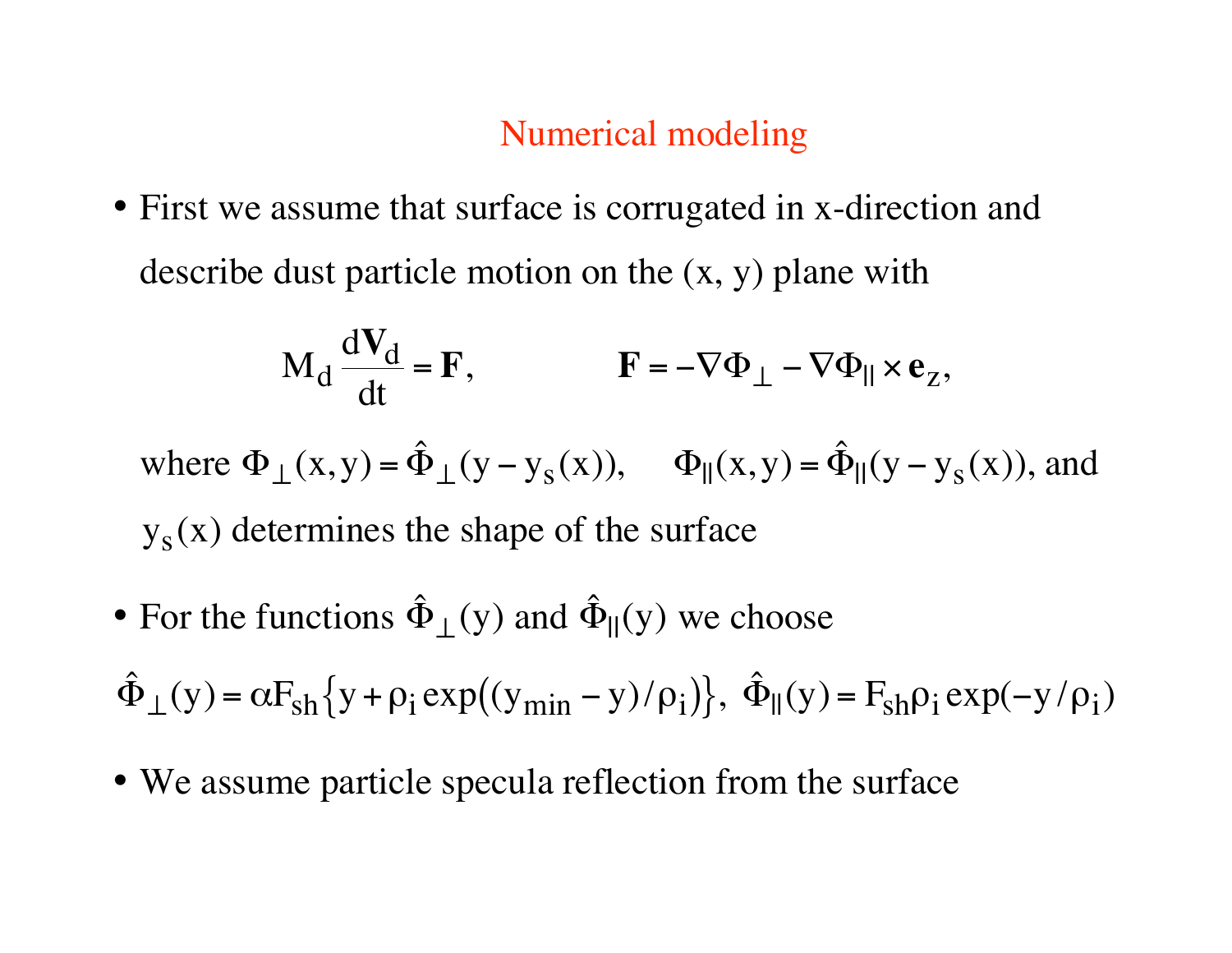

Resonance interaction of dust particle with corrugated surface  $(h_s/\rho_i = 0.1, k_s \rho_i = 10^{-3})$ ,  $\alpha = 0.1$ )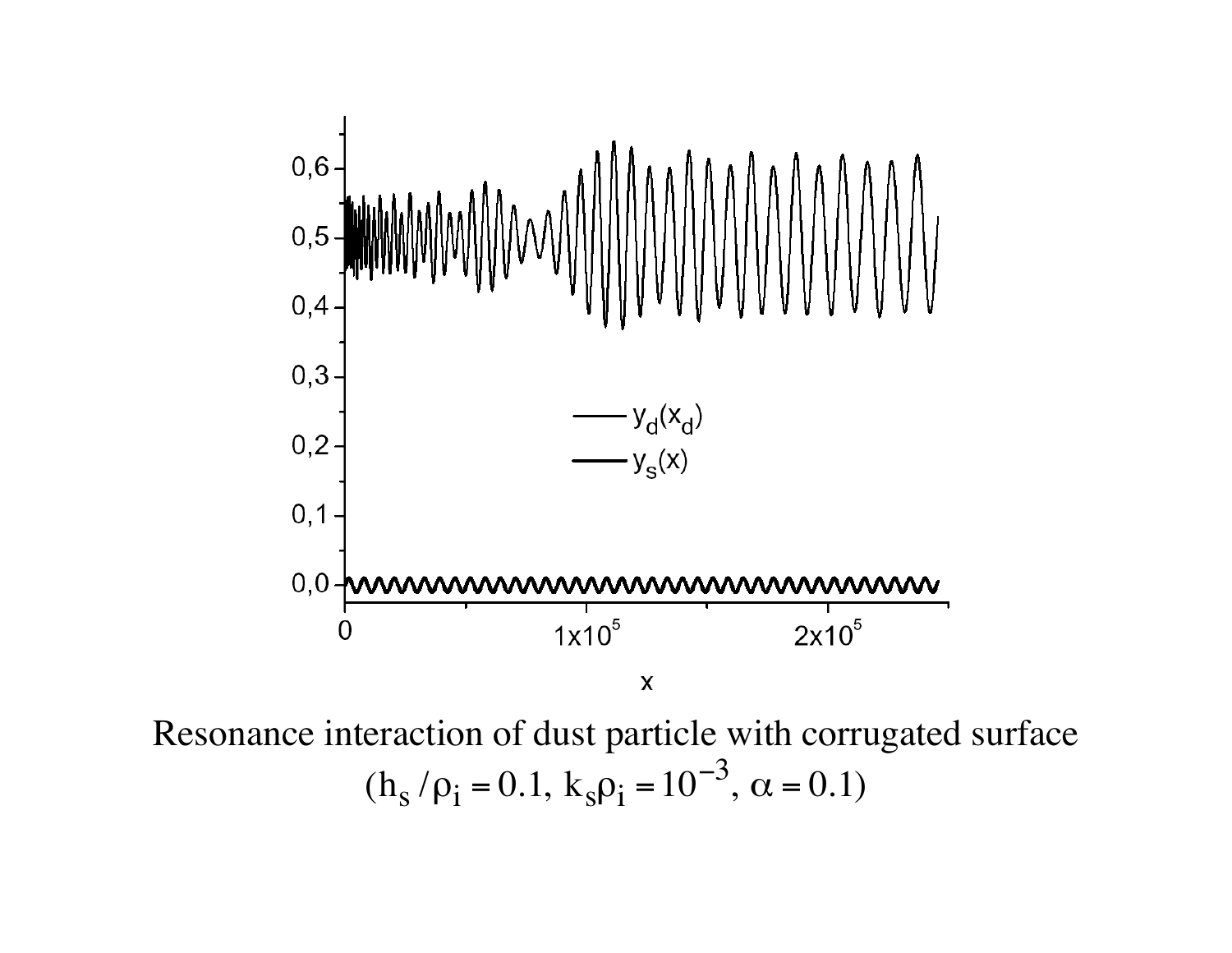

Flights of dust particle over corrugated surface  $(h_s/\rho_i = 1, k_s \rho_i = 0.3, \alpha = 0.1)$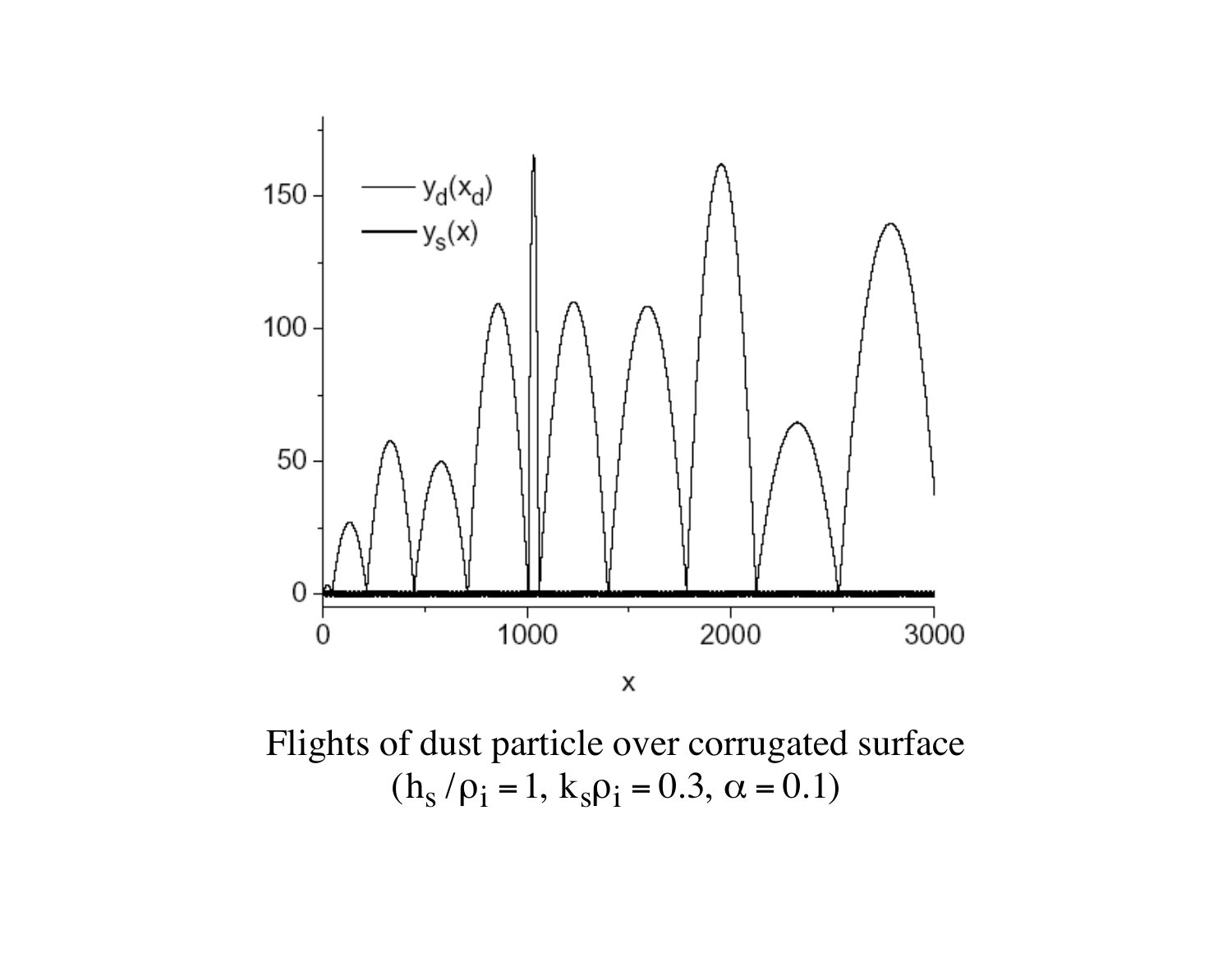

Stochastic flights of dust particle over corrugated surface  $(h_s/\rho_i = 3, k_s\rho_i = 0.3, \alpha = 0.1)$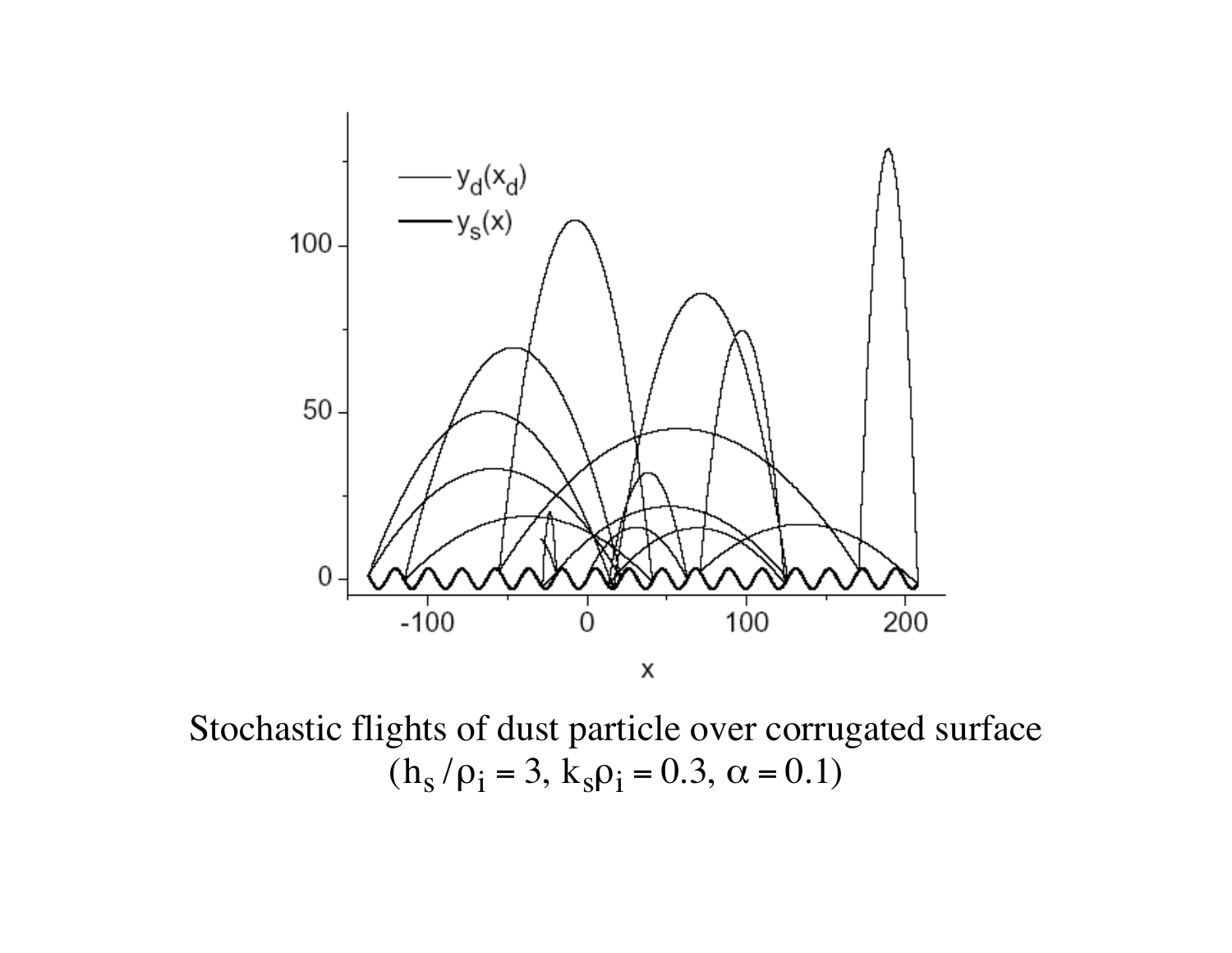

Stochastic flights of dust particle over irregular corrugated surface  $(\langle h_s \rangle / \rho_i = 1, \langle k_s \rangle \rho_i = 0.3, \langle \delta k_s \rangle \rho_i = 0.1, \alpha = 0.1)$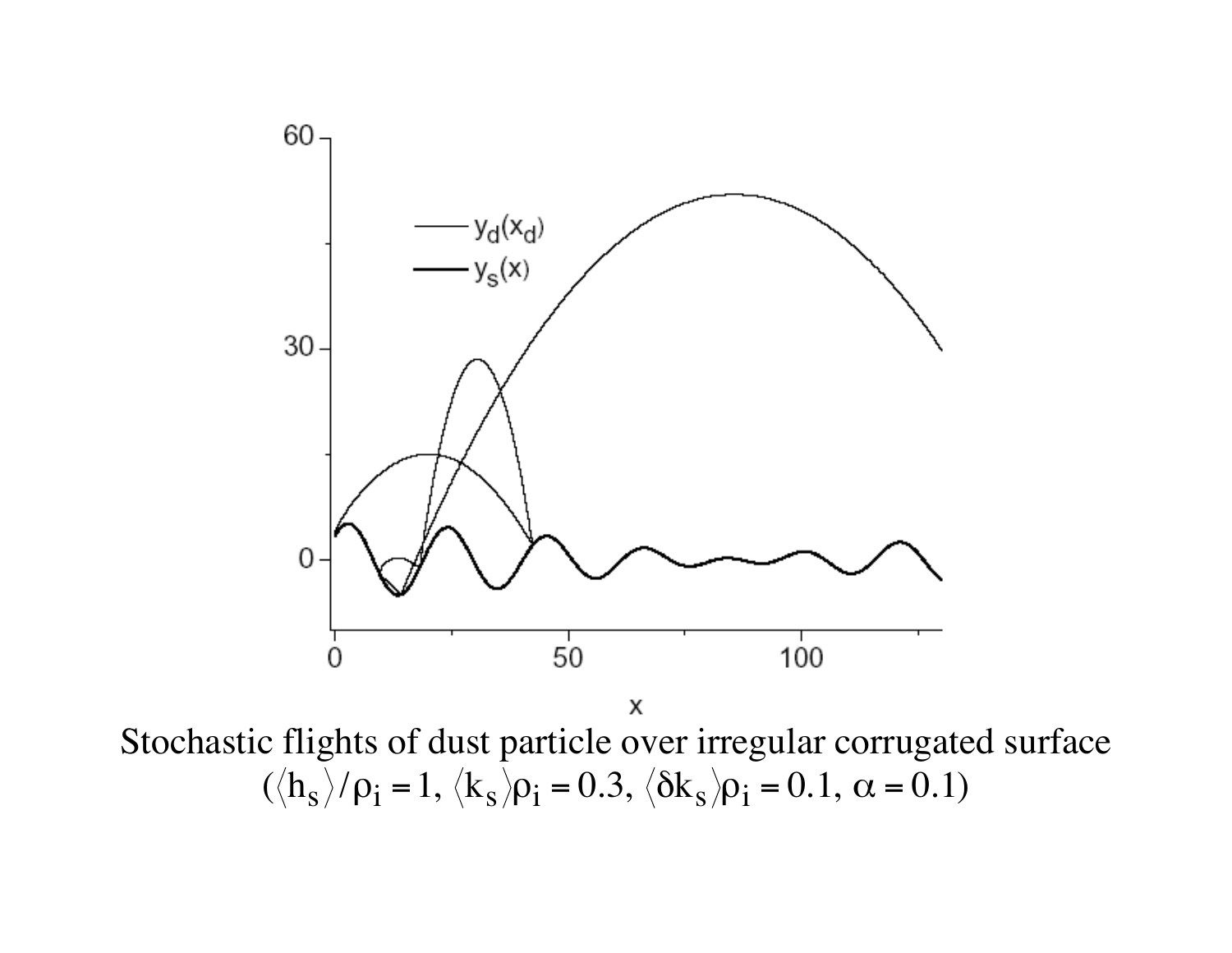

Intermittency in dust particle energy gain ("zig-zag" surface)  $(y_S(x))$  $= (-1)$ i  $(\beta_0 L_0 / 4)$ {1-2(2x/L<sub>0</sub>-i)}  $- i$ } for  $i \le 2x/L_0 \le i + 1$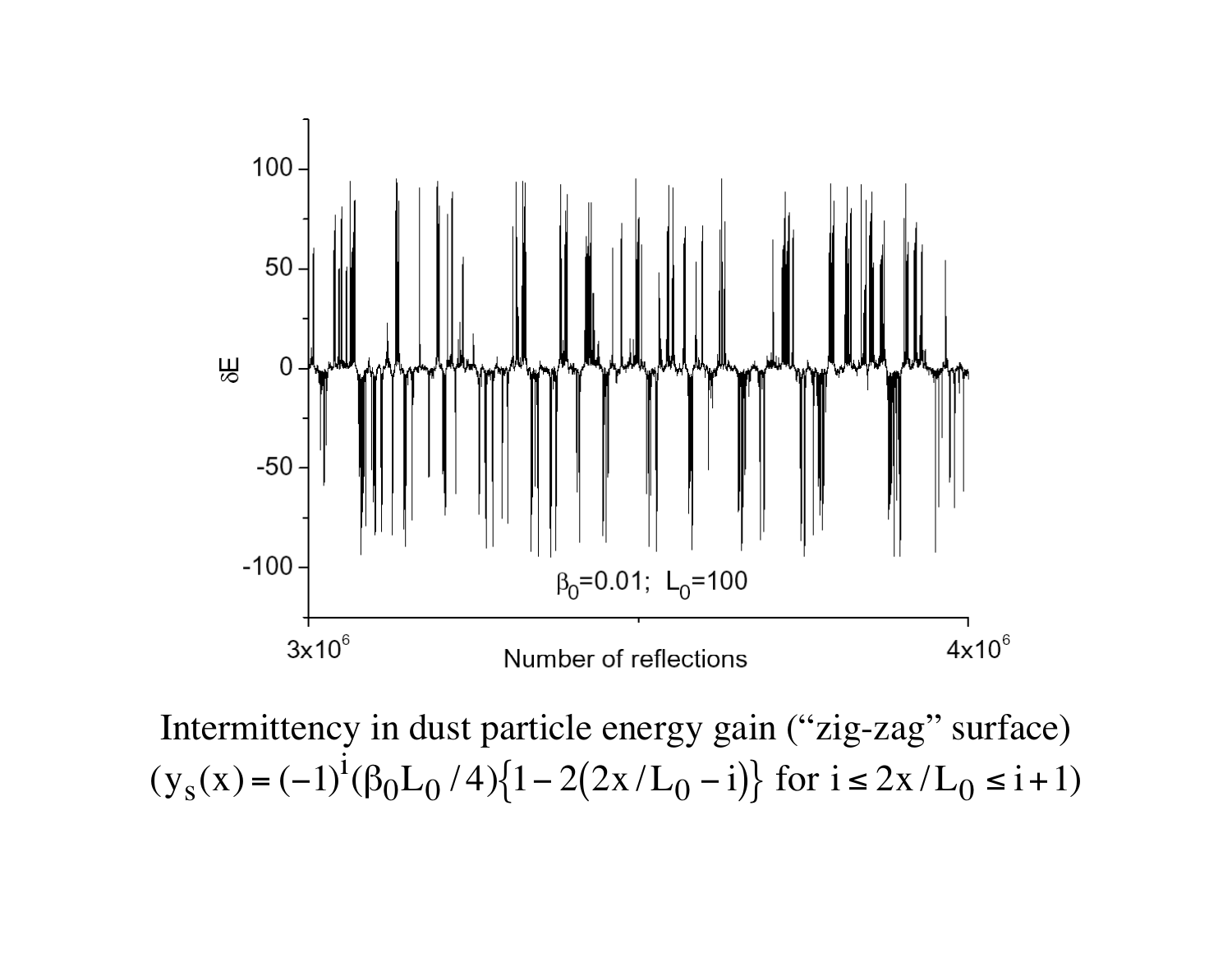

PDF of dust energy gain for "zig-zag" surface,  $P_{fit}(\delta E) \propto \delta E^{-2}$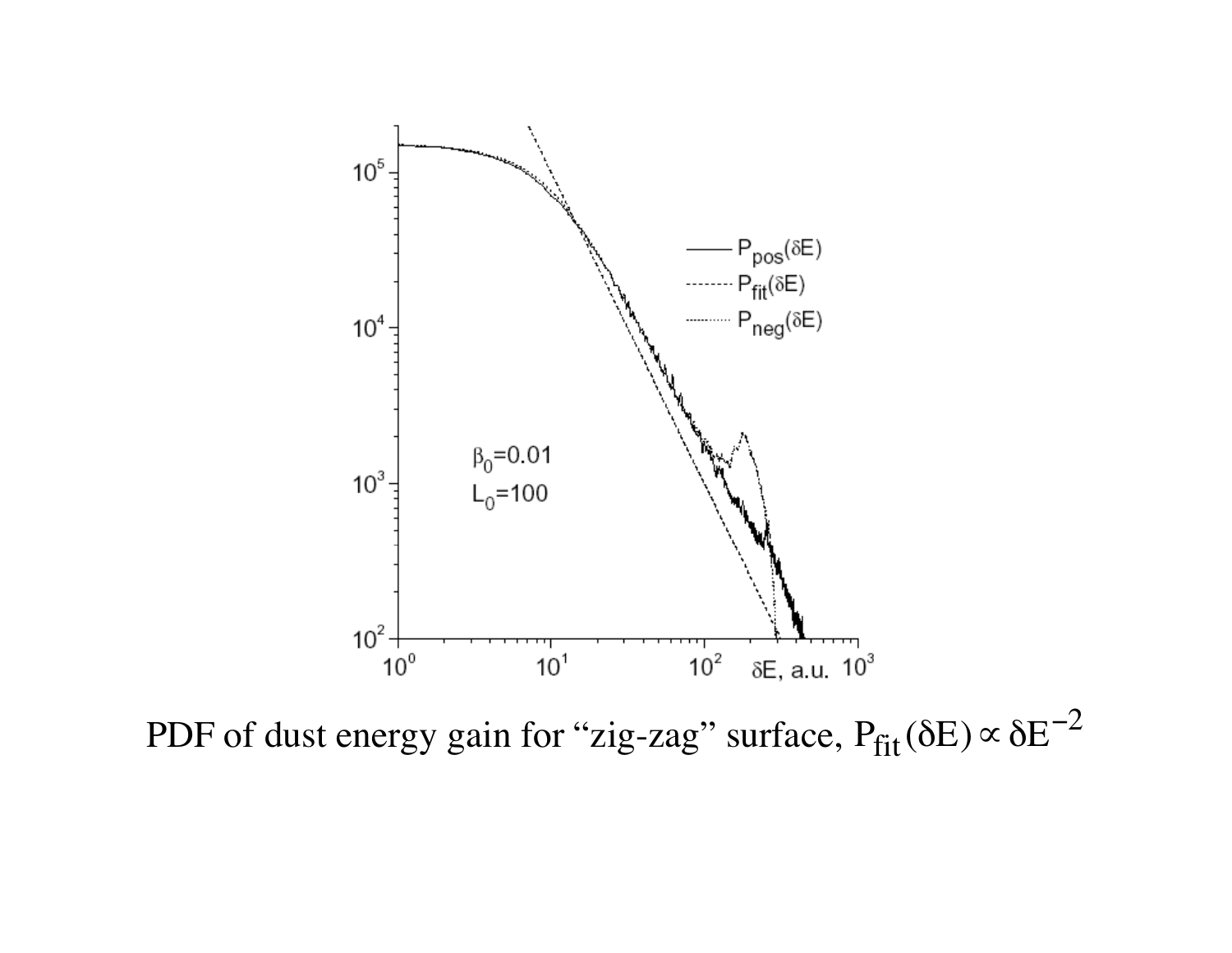

Dust particle energy variation ("zig-zag" surface)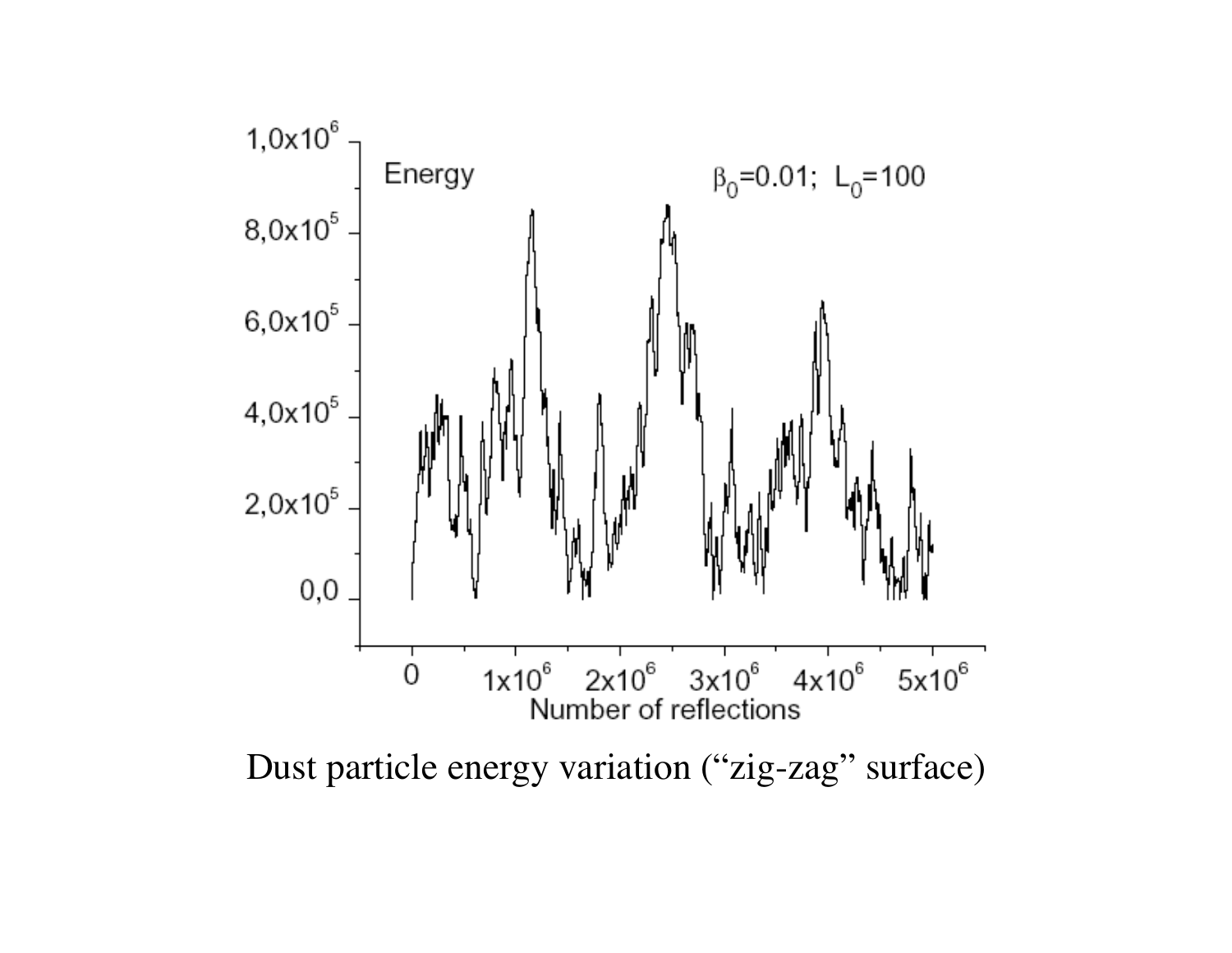• In the case where surface is corrugated in z-direction (direction) of the magnetic field!!!) "shadow" regions may be formed



- Plasma dynamics in "shadow" regions is rather complex and is not understand well yet
- Here we consider the case where corrugation is relatively small and smooth so that no "shadow" regions occur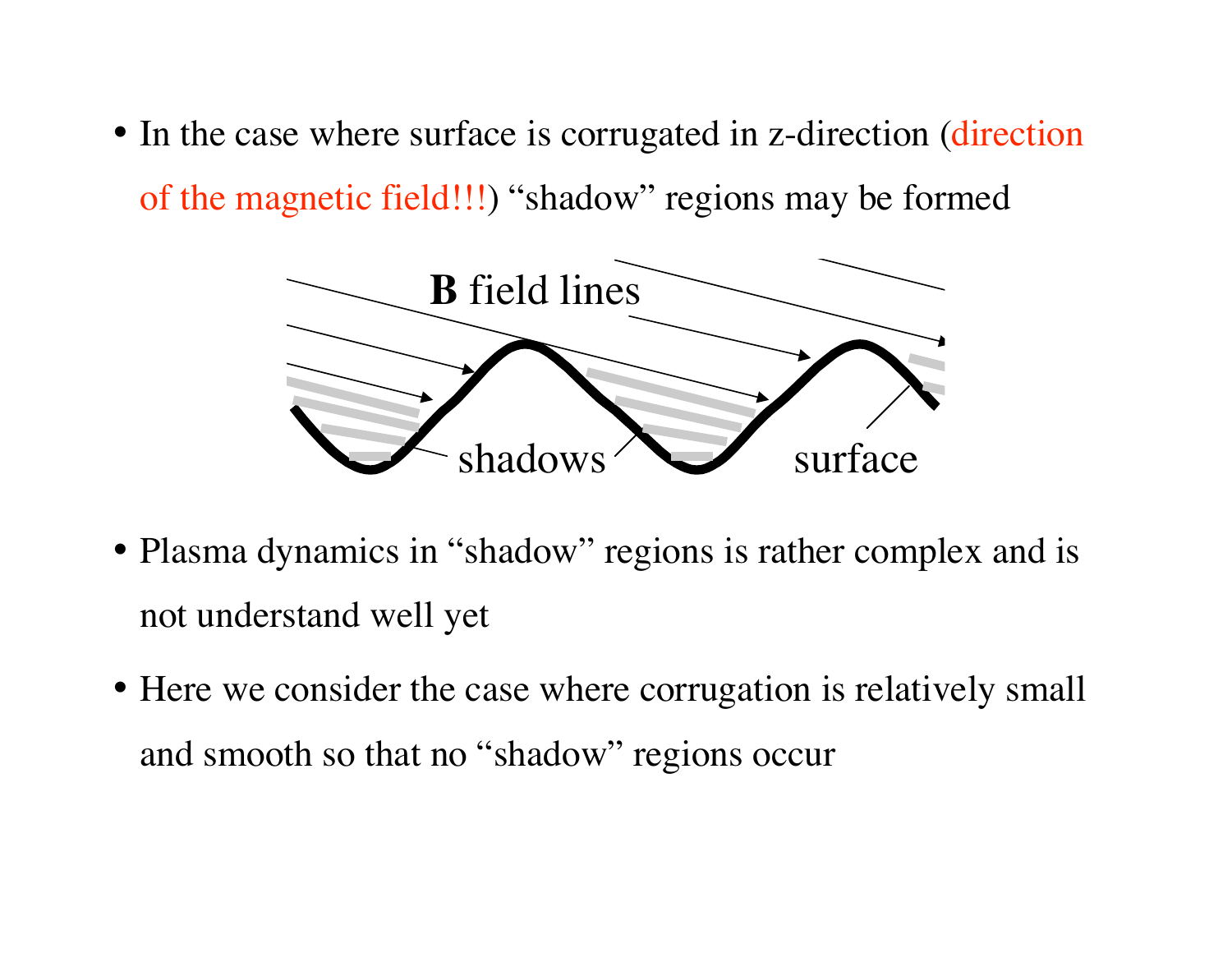• With this limitation we can describe dust particle motion on the (y, z) plane with the equations

$$
M_d \frac{dV_d}{dt} = F, \qquad \qquad F = -\nabla \Phi_{\perp} - \nabla \Phi_{\parallel} \times e_x,
$$

where  $\Phi_{\perp}(y,z)$  $=\hat{\Phi}_{\perp}(y)$  $-y_S(z)$ ),  $\Phi_{\parallel}(y, z)$ = $=\hat{\Phi}_{\parallel}(y)$  $-y_{S}(z)$ ), and y<sub>s</sub>(z) determines the shape of the surface

• For the functions  $\hat{\Phi}_{\perp}(y)$  and  $\hat{\Phi}_{\parallel}(y)$  we take

$$
\hat{\Phi}_{\perp}(y) = \alpha F_{sh} \{ y + \rho_i \exp((y_{min} - y)/\rho_i) \}, \quad \hat{\Phi}_{\parallel}(y) = -F_{sh} y
$$

• We assume particle specula reflection from the surface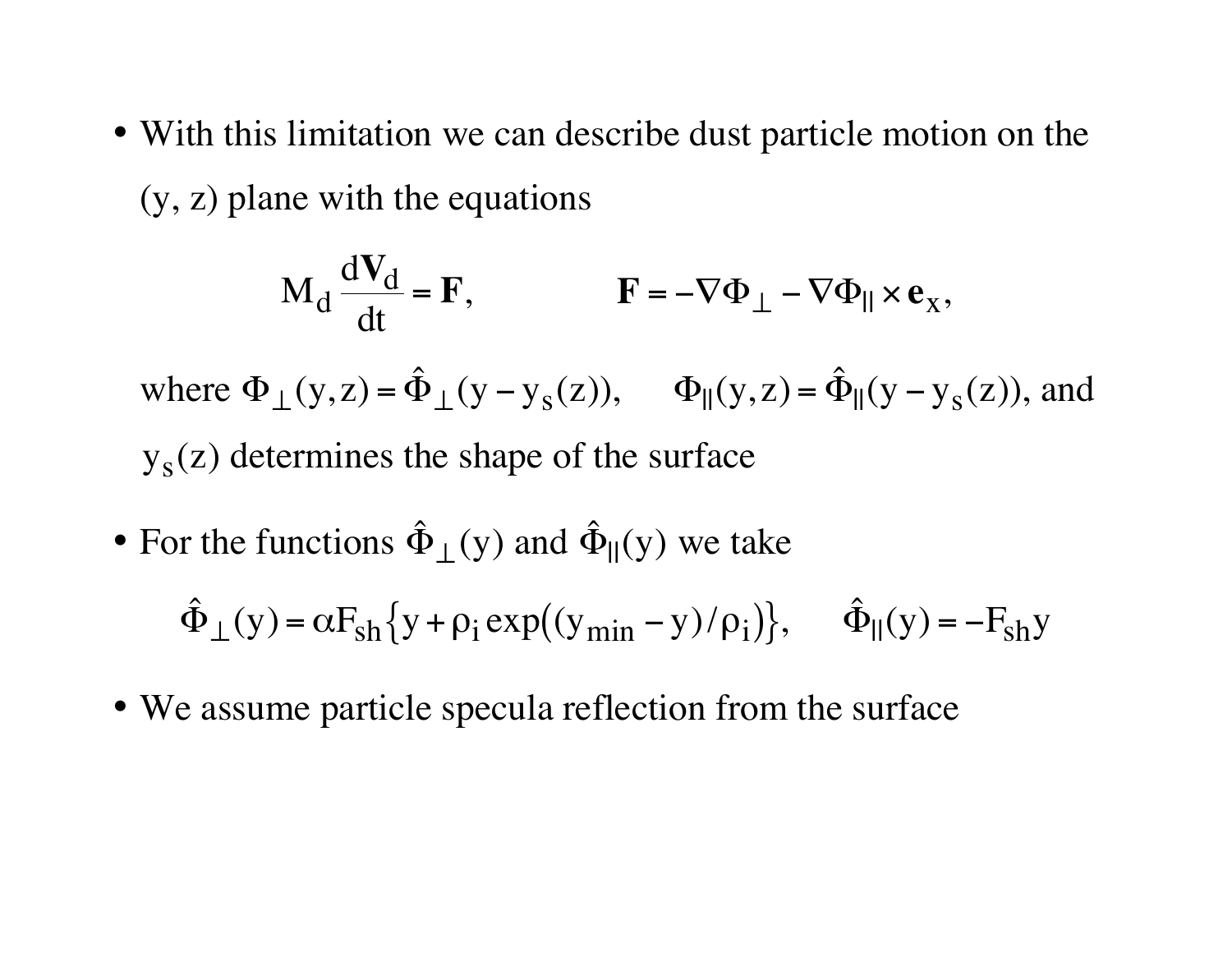

 $(h_s/\rho_i = 0.5, k_s\rho_i = 0.03, \alpha = 0.1)$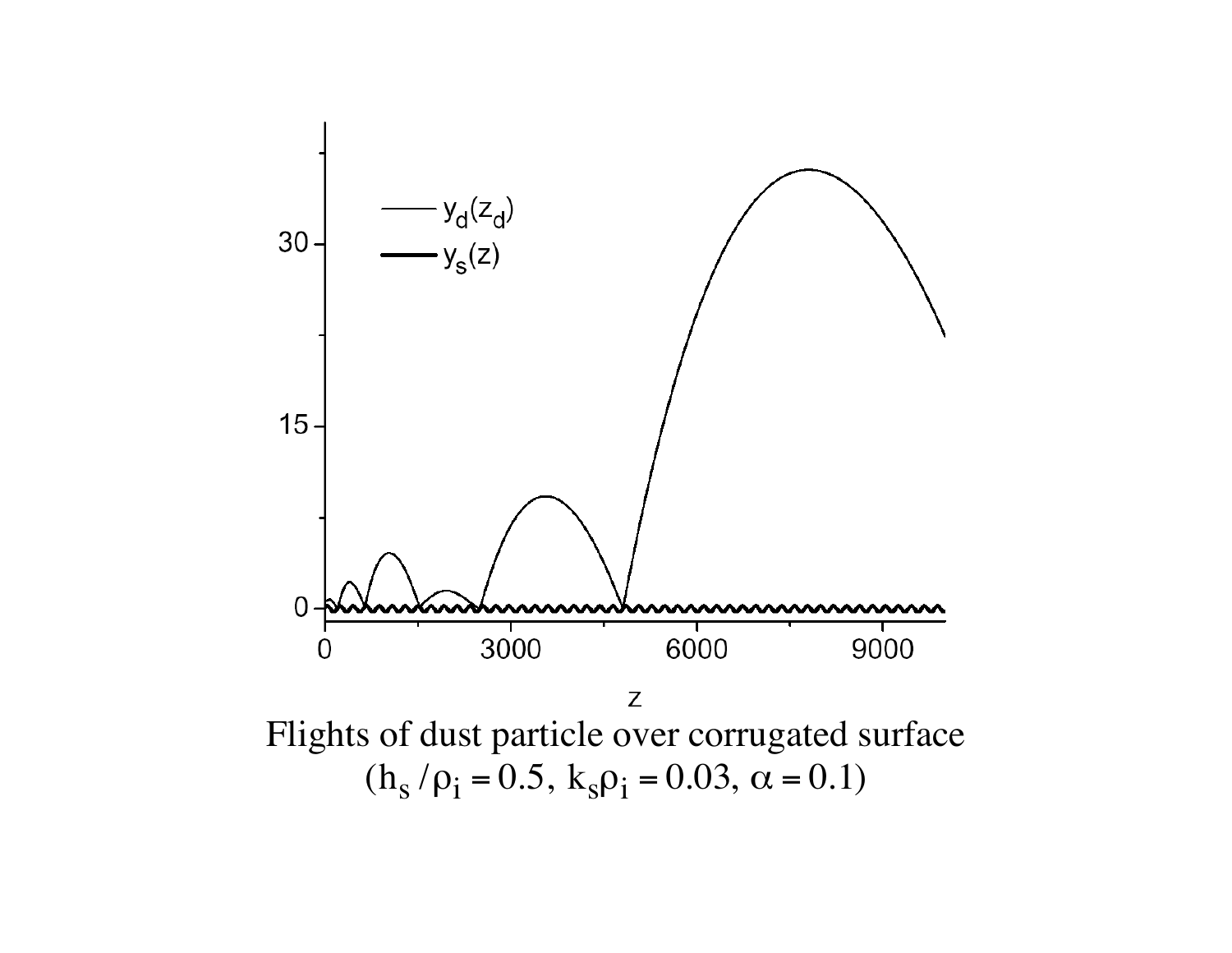### **V. Dust dynamics and core plasma contamination**

• Flights of dust particles can result in the motion of dust toward core and contamination of core plasma with impurity

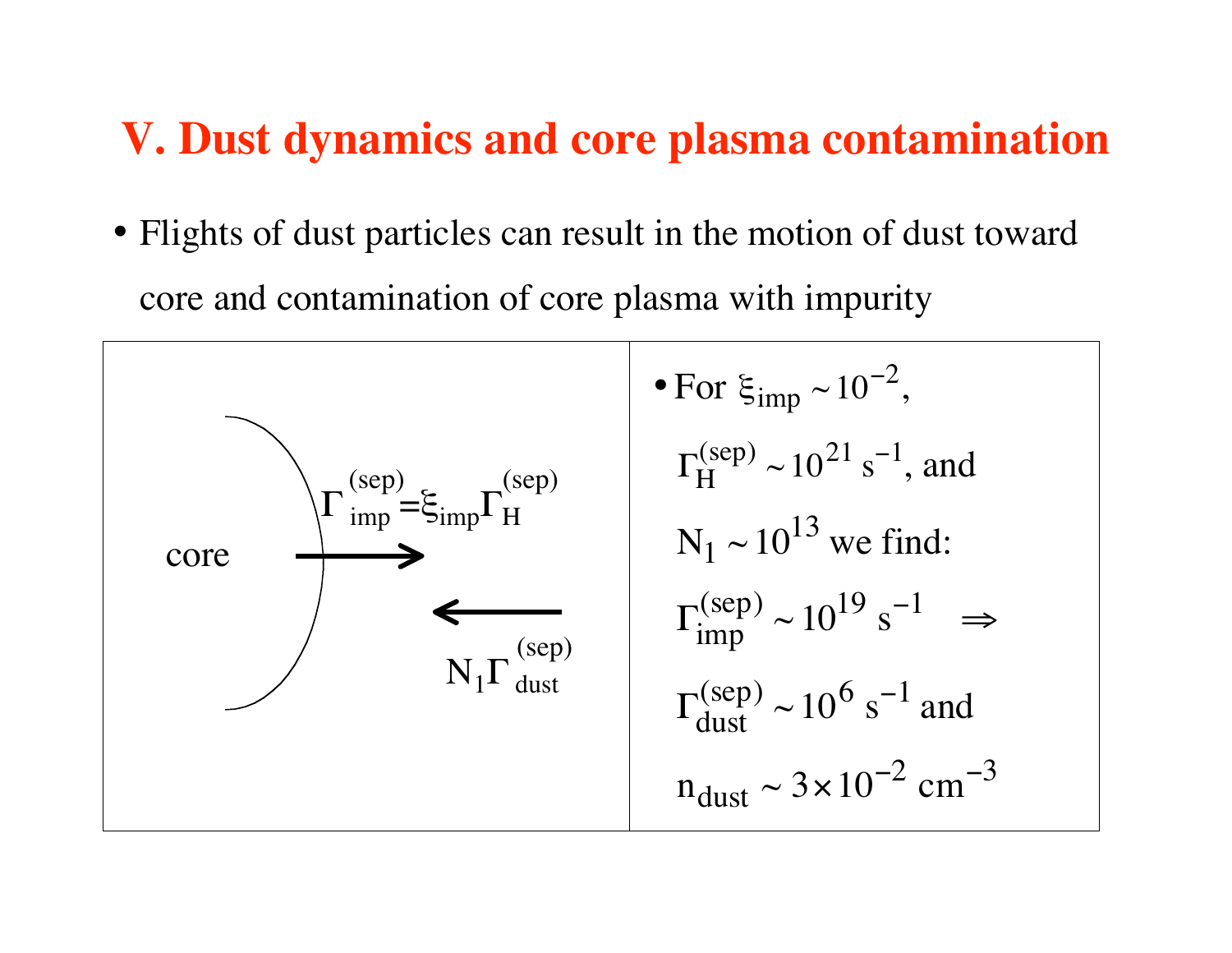### **Where dust may come from?**

• Main chamber wall recycling as a source of dust:



**It looks to be unlikely the case!**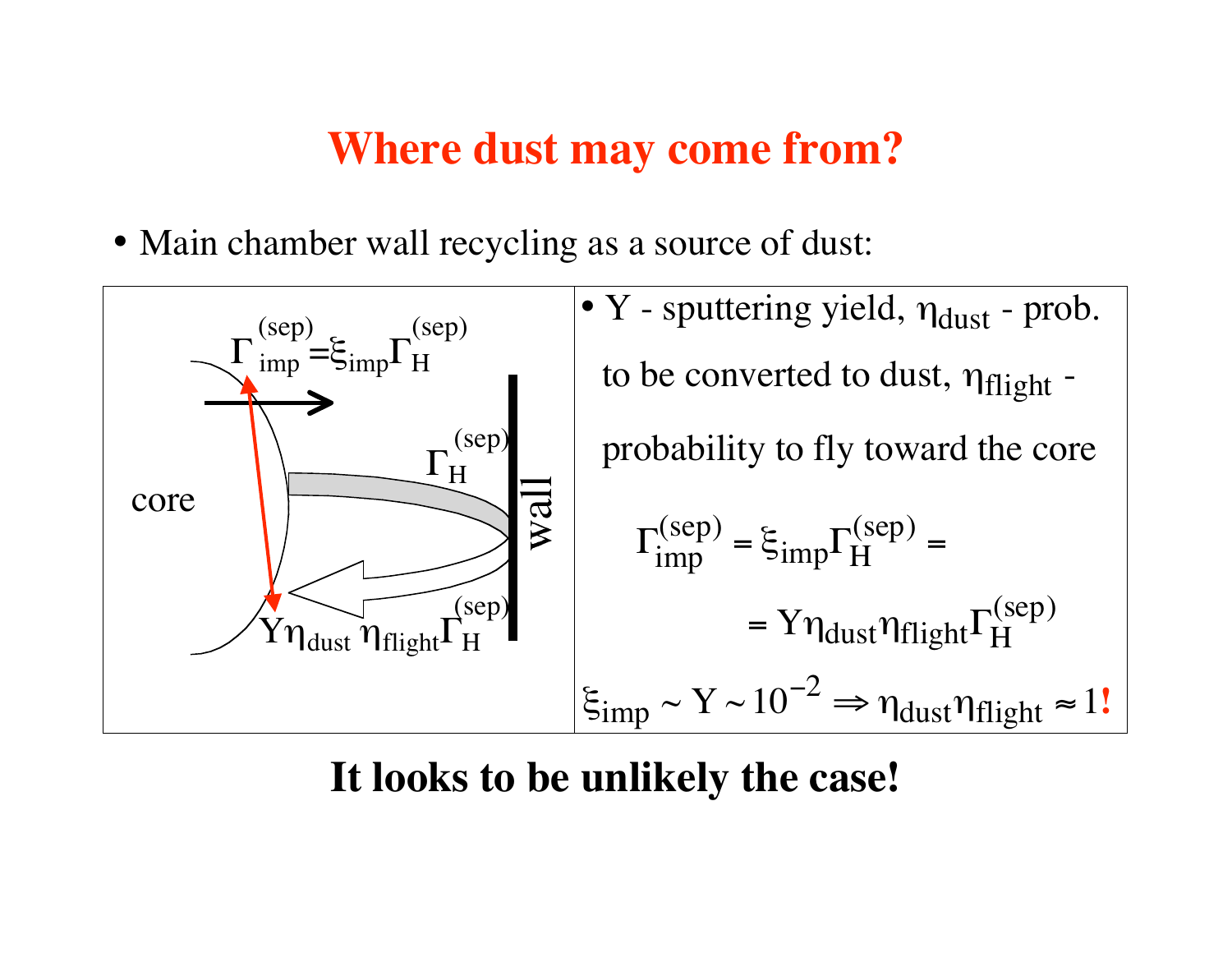• **Divertor as a source of dust looks plausible!**



$$
\Gamma_{\rm H}^{\rm (div)} \sim 10^{23} \text{s}^{-1} >
$$
\n
$$
> \Gamma_{\rm H}^{\rm (sep)} \sim 10^{21} \text{s}^{-1}
$$
\n
$$
\Rightarrow \text{ higher sputtering rate} \Rightarrow
$$
\neasy to satisfy impurity balance\n
$$
\Gamma_{\rm imp}^{\rm (sep)} = \xi_{\rm imp} \Gamma_{\rm H}^{\rm (sep)} =
$$
\n
$$
= \Upsilon \eta_{\rm dust} \eta_{\rm flight} \Gamma_{\rm H}^{\rm (div)}
$$
\n
$$
\Upsilon \sim 3\%, \eta_{\rm dust} \sim 3\%, \text{ and}
$$
\n
$$
\eta_{\rm flight} \sim 10\% \text{ give relevant}
$$
\n
$$
\text{impurity flux } \Gamma_{\rm imp}^{\rm (sep)} \sim 10^{19} \text{ s}^{-1}
$$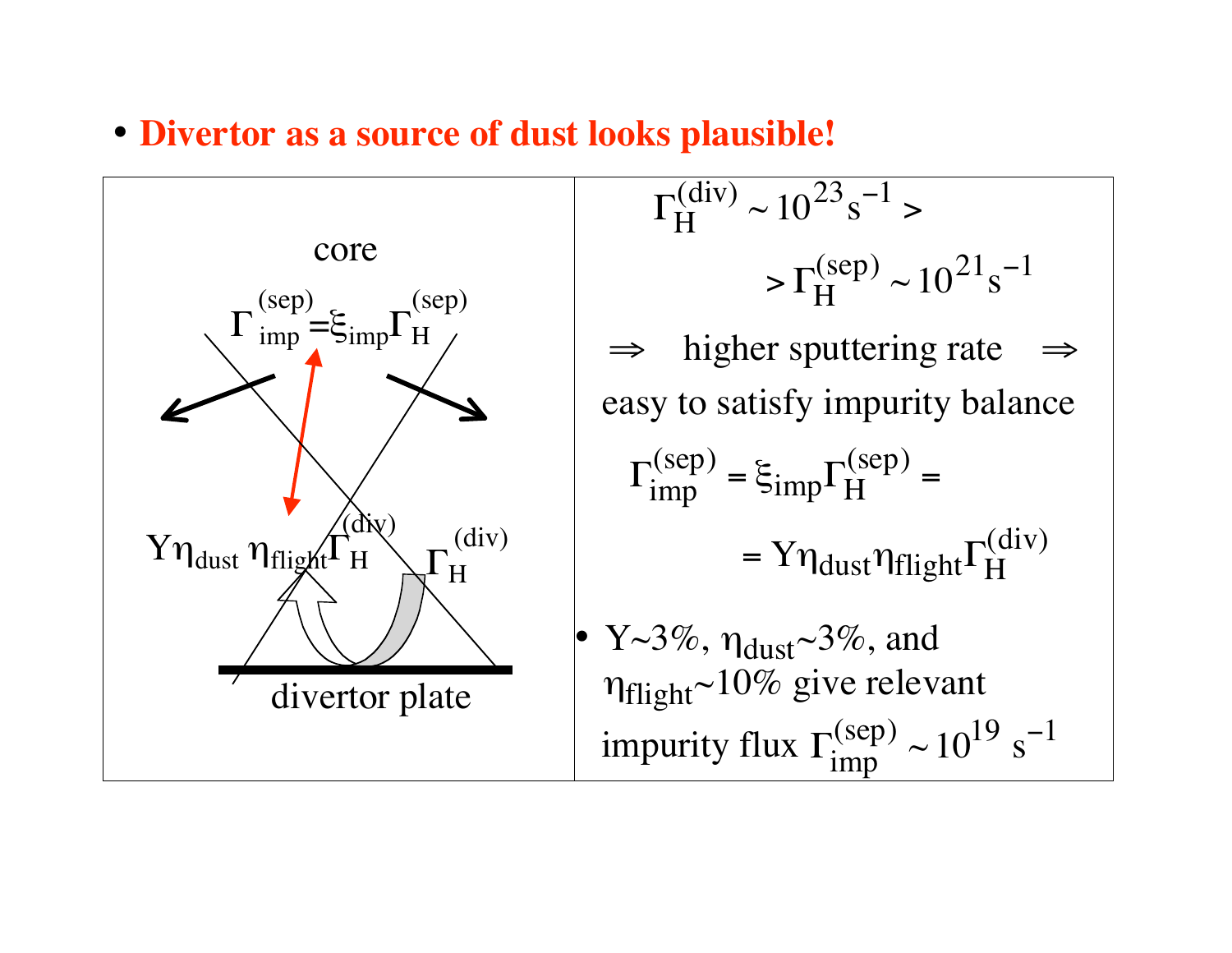# **VI. Conclusions**

- Due to acceleration by plasma flows, dust particles can have a very high speed ( $\sim 10^3$  cm/s and even higher)
- As a result it can move on the distances comparable to major radius during one shot
- This may explain some puzzles with dust on JIPPT-IIU
- Interactions of dust particles with surface imperfections (including micro-roughness as well as steps, corners, etc.) can cause dust particles to fly through SOL plasma toward core